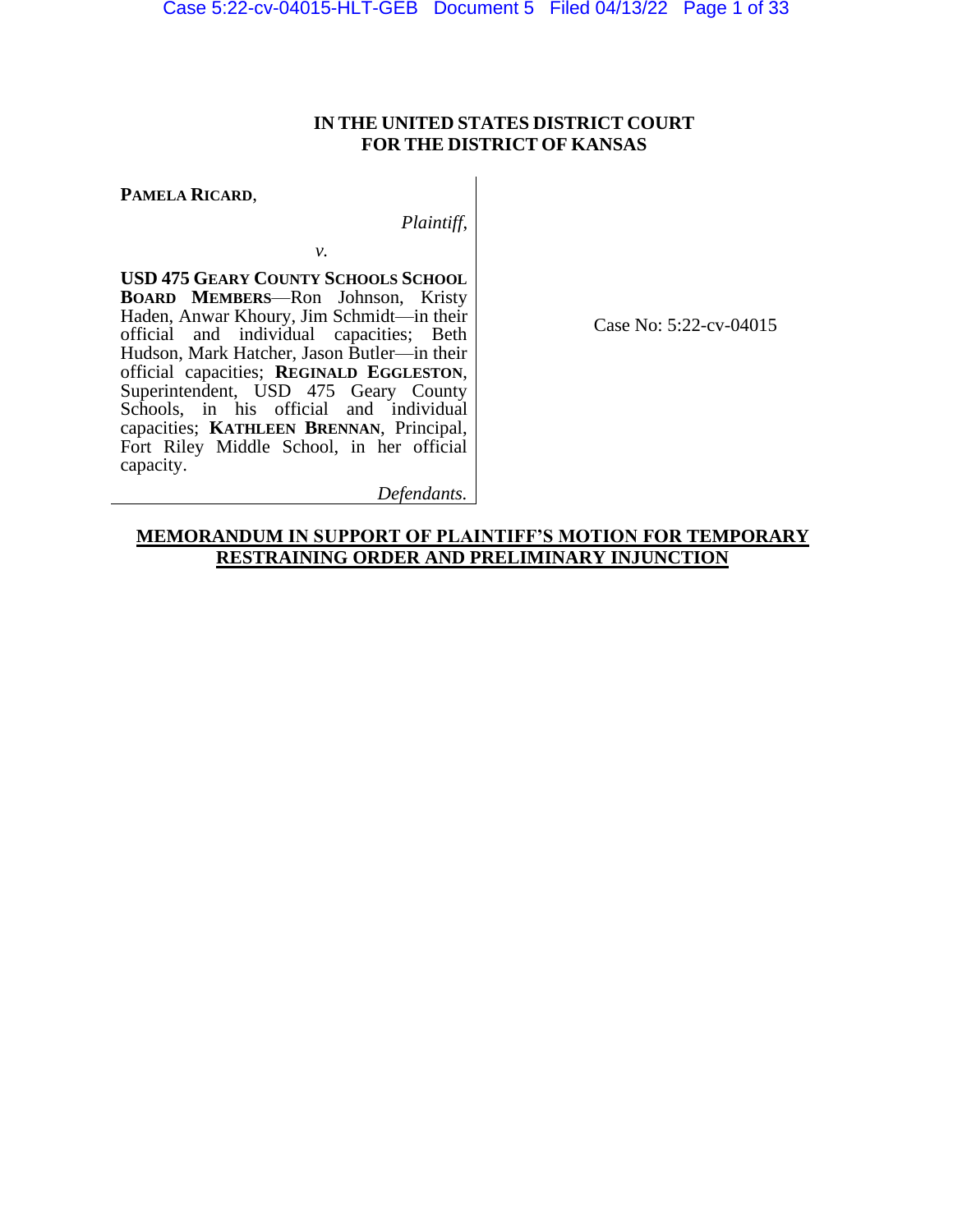# **TABLE OF CONTENTS**

| $\mathbf{I}$ . | Ms. Ricard is likely to succeed in showing Defendants are violating her rights. 11 |                                                                             |                                                                      |  |  |
|----------------|------------------------------------------------------------------------------------|-----------------------------------------------------------------------------|----------------------------------------------------------------------|--|--|
|                | A.                                                                                 |                                                                             |                                                                      |  |  |
|                |                                                                                    | 1.                                                                          | None of Ms. Ricard's valid official duties compel her to mislead     |  |  |
|                |                                                                                    | 2.                                                                          | Ms. Ricard's use of pronouns consistent with sex implicates a        |  |  |
|                |                                                                                    | 3.                                                                          | Ms. Ricard's interests outweigh any of Defendants' interests 19      |  |  |
|                |                                                                                    | $\overline{4}$ .                                                            | Defendants threaten Ms. Ricard with additional adverse action 20     |  |  |
|                |                                                                                    | 5.                                                                          | Defendants' threatened action is because of Ms. Ricard's             |  |  |
|                | <b>B.</b>                                                                          | Defendants are violating Ms. Ricard's right to free exercise of religion 20 |                                                                      |  |  |
|                |                                                                                    | 1.                                                                          |                                                                      |  |  |
|                |                                                                                    | 2.                                                                          |                                                                      |  |  |
|                | $\mathcal{C}$ .                                                                    |                                                                             | Defendants are violating Ms. Ricard's right to due process of law 24 |  |  |
| II.            |                                                                                    |                                                                             |                                                                      |  |  |
| III.           | Ms. Ricard's injury outweighs any injury to Defendants from an injunction.  26     |                                                                             |                                                                      |  |  |
| IV.            |                                                                                    |                                                                             |                                                                      |  |  |
|                |                                                                                    |                                                                             |                                                                      |  |  |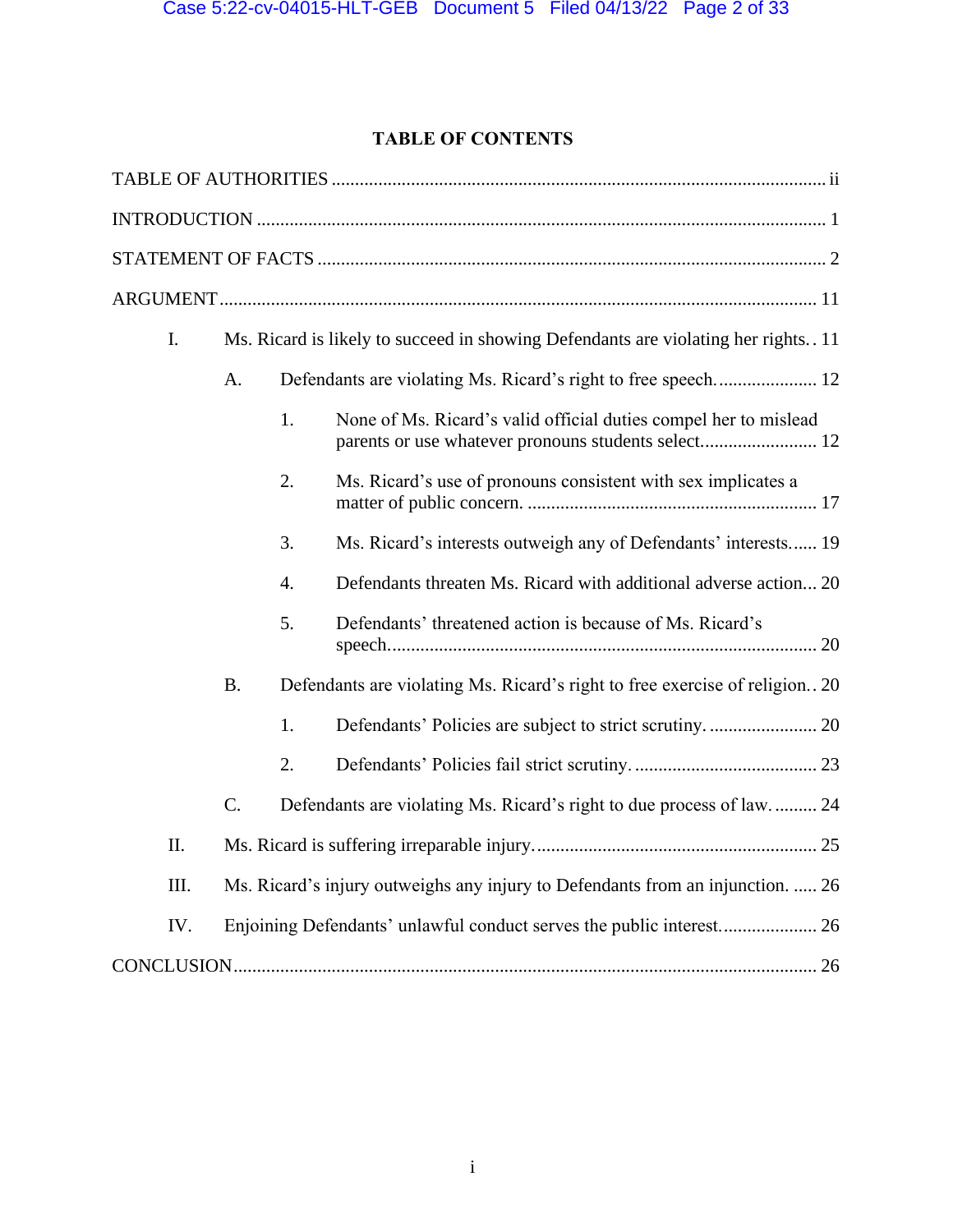# **TABLE OF AUTHORITIES**

# <span id="page-2-0"></span>**Cases**

| American Civil Liberties Union v. Johnson,                                         |  |
|------------------------------------------------------------------------------------|--|
| Belcher v. City of McAlester,                                                      |  |
| Butler v. Board of County Commissioners for San Miguel County,                     |  |
| Casey v. West Las Vegas Independent School District,                               |  |
| Church of the Lukumi Babalu Aye, Inc. v. City of Hialeah,                          |  |
| Elrod v. Burns,                                                                    |  |
| Employment Division Department of Human Resources of Oregon v. Smith,              |  |
| Fulton v. City of Philadelphia,                                                    |  |
| Grace United Methodist Church v. City of Cheyenne,                                 |  |
| Grayned v. City of Rockford,                                                       |  |
| Helget v. City of Hays,                                                            |  |
| Homans v.City of Albuquerque,                                                      |  |
| Hurley v. Irish-American Gay, Lesbian, and Bisexual Group of Boston,               |  |
| Jackler v. Byrne,                                                                  |  |
| Janus v. American Federation of State, County. & Municipal Employees., Council 31, |  |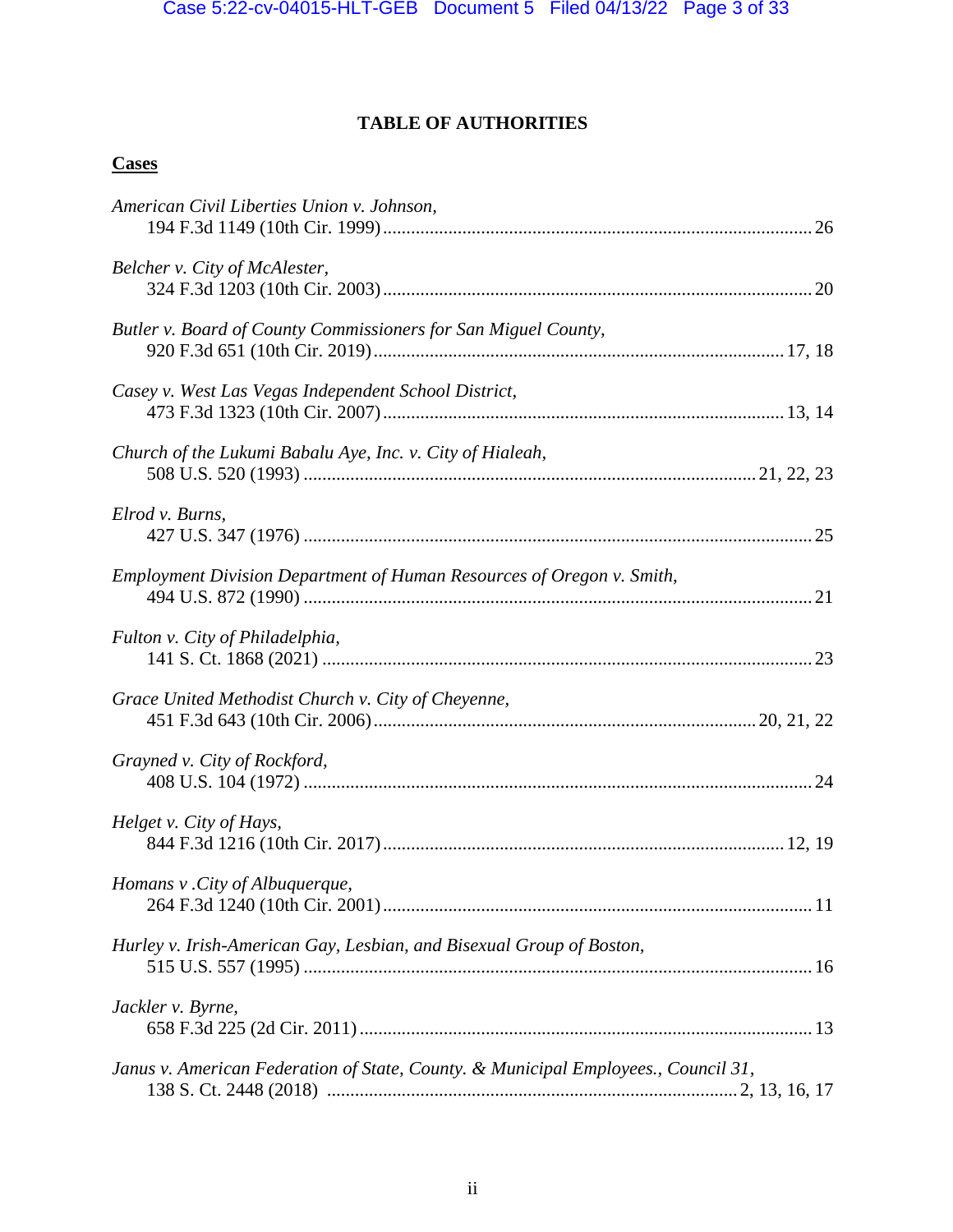| Kikumura v. Hurley,                                           |  |
|---------------------------------------------------------------|--|
| Lincoln v. Maketa,                                            |  |
| Meriwether v. Hartop,                                         |  |
| Meyer v. Nebraska,                                            |  |
| Monteiro v. Tempe Union High School District,                 |  |
| National Institute of Family & Life Advocates v. Becerra,     |  |
| Prairie Band of Potawatomi Indians v. Pierce,                 |  |
| Reinhardt v. Albuquerque Public Schools Board of Education,   |  |
| Russo v. Central School District No. 1, Towns of Rush, et al. |  |
| Shelton v. Tucker,                                            |  |
| Sherbert v. Verner,                                           |  |
| Sweezy v. New Hampshire,                                      |  |
| Tandon v. Newson,                                             |  |
| Thomas v. City of Blanchard,                                  |  |
| Trant v. Oklahoma,                                            |  |
| United States v. Virginia,                                    |  |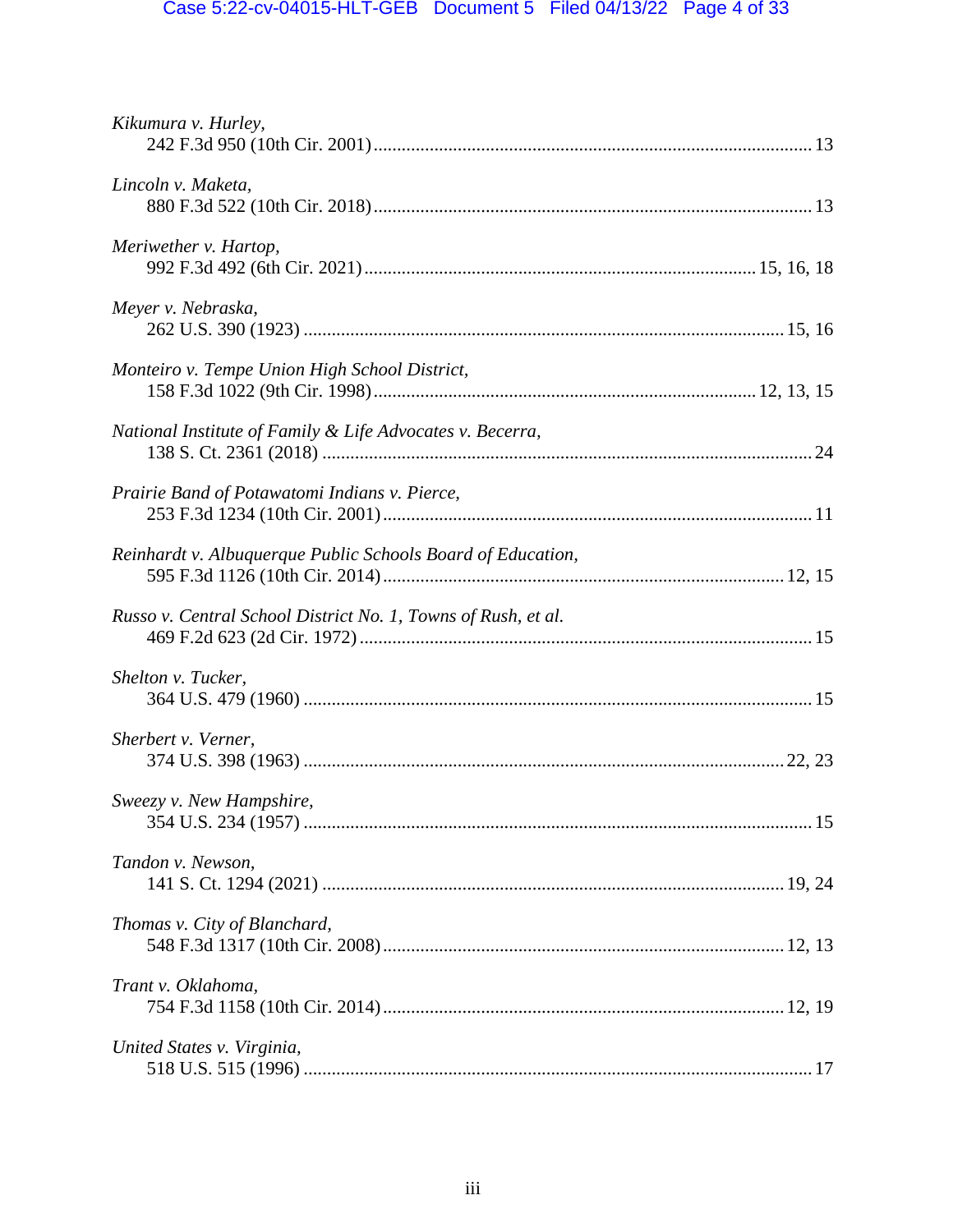| Utah v. Licensed Beverage Association v. Leavitt,                                                                                      |
|----------------------------------------------------------------------------------------------------------------------------------------|
| Weiman v. Updegraff,                                                                                                                   |
| West Virginia Board of Education v. Barnette,                                                                                          |
| <b>Statutes</b>                                                                                                                        |
|                                                                                                                                        |
| <b>Other Authorities</b>                                                                                                               |
| Ohio lawmakers propose parental rights bill similar to controversial Florida legislation,                                              |
| The Mental Health Establishment is Failing Trans Kids,                                                                                 |
| Hannah Natanson, Virginia Supreme Court affirms judge's ruling reinstating Loudoun<br>teacher who refused to use transgender pronouns, |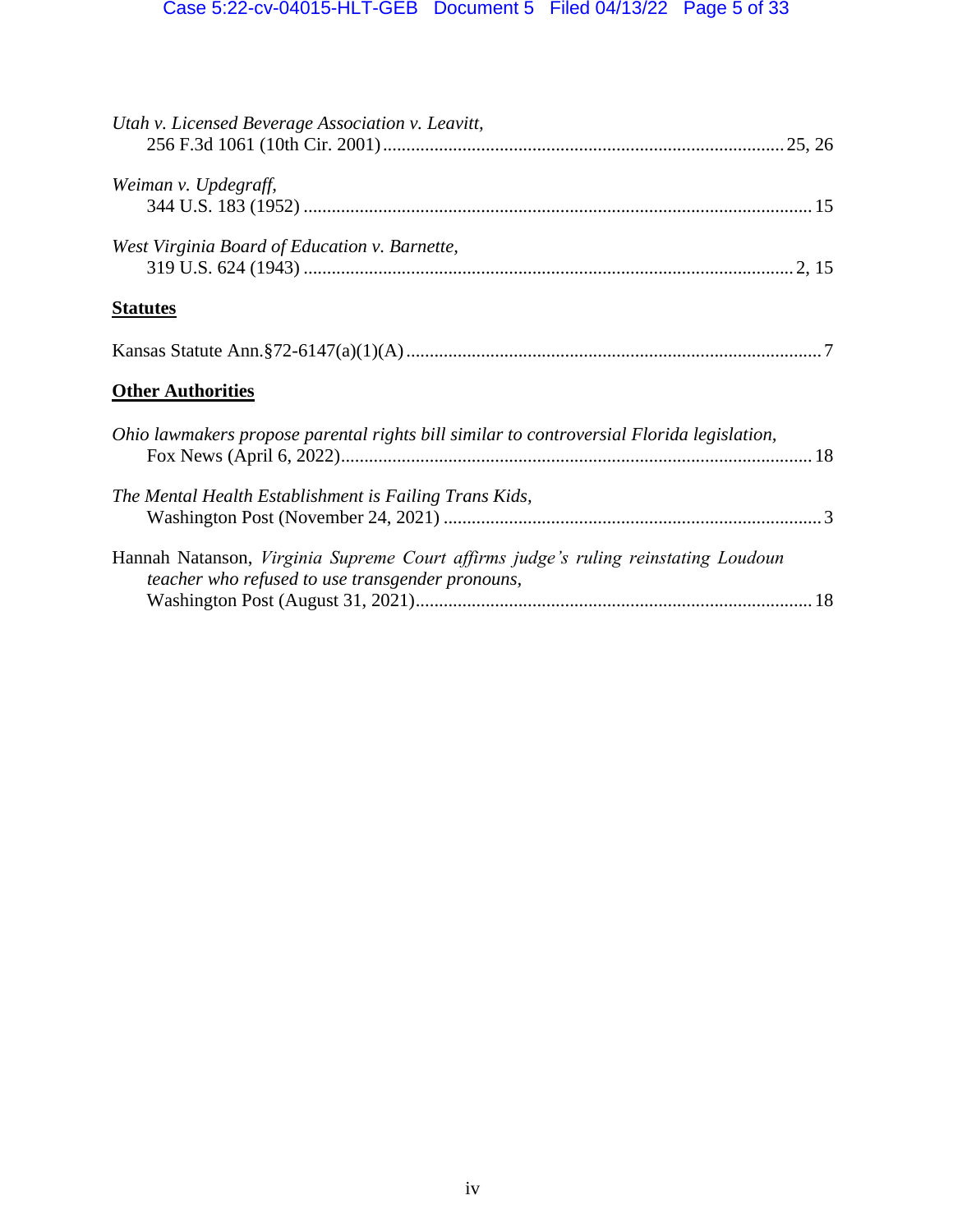# **INTRODUCTION**

<span id="page-5-0"></span>On April 9, 2021, Plaintiff Pamela Ricard was suspended from her job at USD 475 Geary County School District ("the District") for three days. Her infraction? Referring to a student by that student's legal, enrolled last name, when no existing policy forbade using a student's last name, and no District practice punished any other teachers who use a student's last name.

In the months following her suspension, Defendants created new policies targeting staff who, like Ms. Ricard, have religious and scientific objections to using names and pronouns at a student's request that conflict with the student's sex. These new policies also require Ms. Ricard and other teachers to mislead students' parents about whether that student is using a new name or set of pronouns—that is, undergoing a "social transition"—at school. Defendants' policies both restrict Ms. Ricard's speech and compel her to say things that she believes are harmful and untrue to students and parents alike. This subjects her to an ongoing irreparable injury by violating her constitutional rights to free speech and free exercise of religion.

This case is about whether the government can punish public school teachers, not for what they say, but for what they refuse to say. At stake is whether the government, under the guise of regulating an employee's "official duties," can force teachers to affirm the state's orthodoxy about sex, gender, and human identity—even when that orthodoxy offends the teacher's conscience, contradicts biological fact, is harmful to the students, and requires dishonesty to parents.

Defendants developed their policies to target and suppress Ms. Ricard's religious viewpoint. Defendants punished Ms. Ricard for using a student's legal last name instead of terms that conflict with the student's sex despite knowing about her religious reason for doing so. Moreover, Defendants have no policy against using last names and do not punish other employees that use last names for non-religious reasons.

1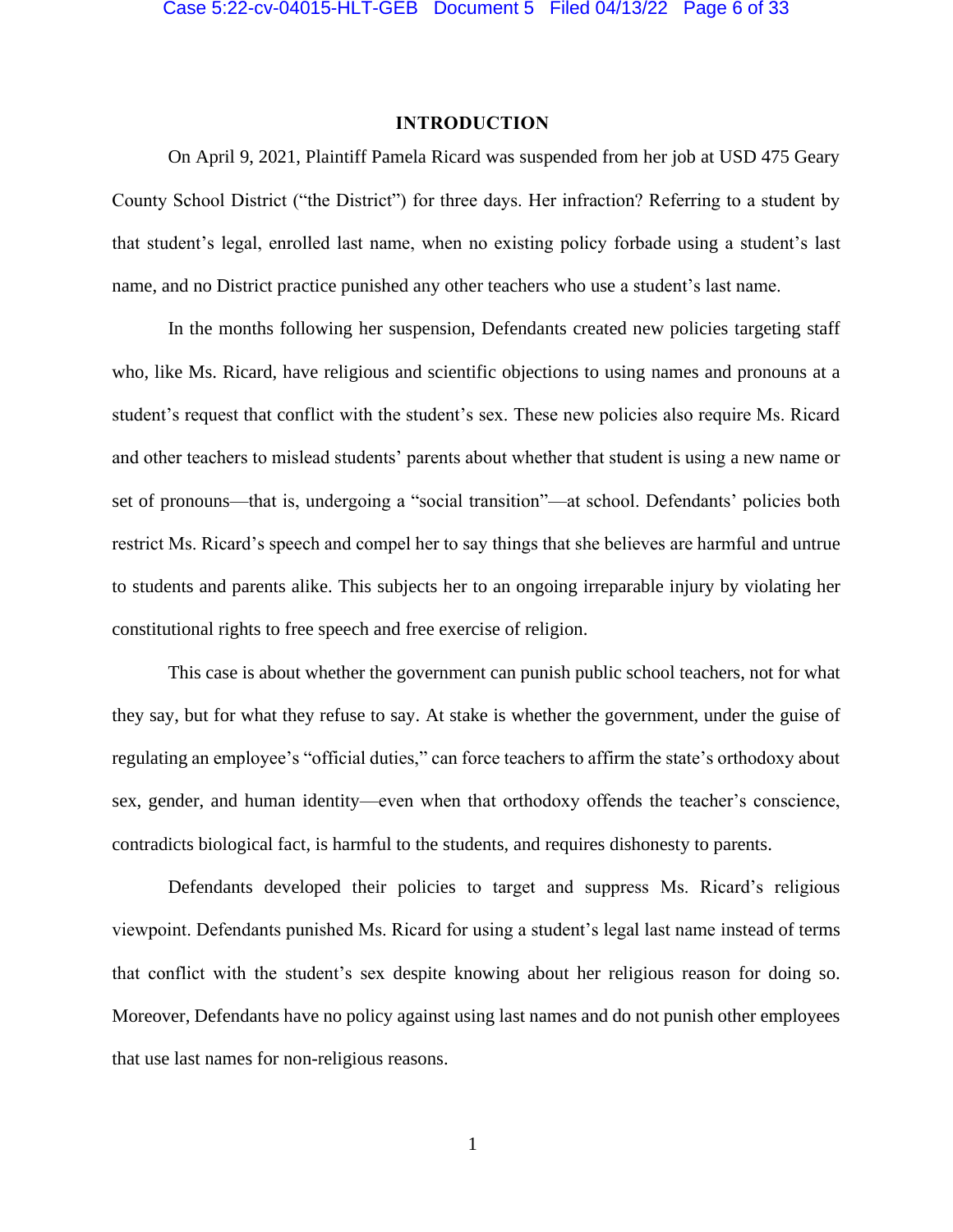#### Case 5:22-cv-04015-HLT-GEB Document 5 Filed 04/13/22 Page 7 of 33

Defendants' actions violate the "cardinal constitutional command" that "'no official, high or petty, can prescribe what shall be orthodox in politics, nationalism, religion, or other matters of opinion or *force citizens to confess by word or act their faith therein*.'" *Janus v. Am. Fed'n of State, Cnty. & Mun. Emps., Council 31*, 138 S. Ct. 2448, 2463 (2018) (quoting *W. Va. Bd. of Educ. v. Barnette*, 319 U.S. 624, 642 (1943)). Because Ms. Ricard is substantially likely to prevail on the merits and all other factors for preliminary relief favor enjoining Defendants' unconstitutional acts, this Court should grant her motion for a preliminary injunction and temporary restraining order.

## **STATEMENT OF FACTS**

#### <span id="page-6-0"></span>*Ms. Ricard's Experience, Religious Beliefs, and Scientific Understanding*

Ms. Ricard has taught at Fort Riley Middle School in the District since 2005. Compl., Doc. 1 at ¶ 1. In that time, she has had an exemplary professional record. *Id*.

Ms. Ricard is a Christian. Her faith informs her understanding of gender and sexuality, including her belief that God immutably creates each person as male or female, and that these sexes are distinct and complementary. *See* Compl., Doc. 1 at ¶¶ 84–86. Ms. Ricard's faith also commands her not to lie. *Id.* at ¶¶ 88–89. Consequently, Ms. Ricard's faith prohibits her from referring to a male student with "she/her" pronouns or to a female student with "he/him" pronouns because that would be lying to the student about whether that student is male or female. *Id.* at ¶¶ 87–89. Ms. Ricard is also duty-bound not to lie or mislead parents about how she interacts with their children in school. *Id.* at ¶ 88.

Through her education and experience, Ms. Ricard is aware that school-age children do not have a fully developed capacity to understand the long-term consequences of their actions, especially decisions that could alter the trajectory of their sexual development. Compl., Doc. 1 at ¶¶ 70–71. This includes decisions to undergo medical treatment including puberty blockers, crosssex hormone treatment, and surgery that could eliminate sexual or reproductive functioning.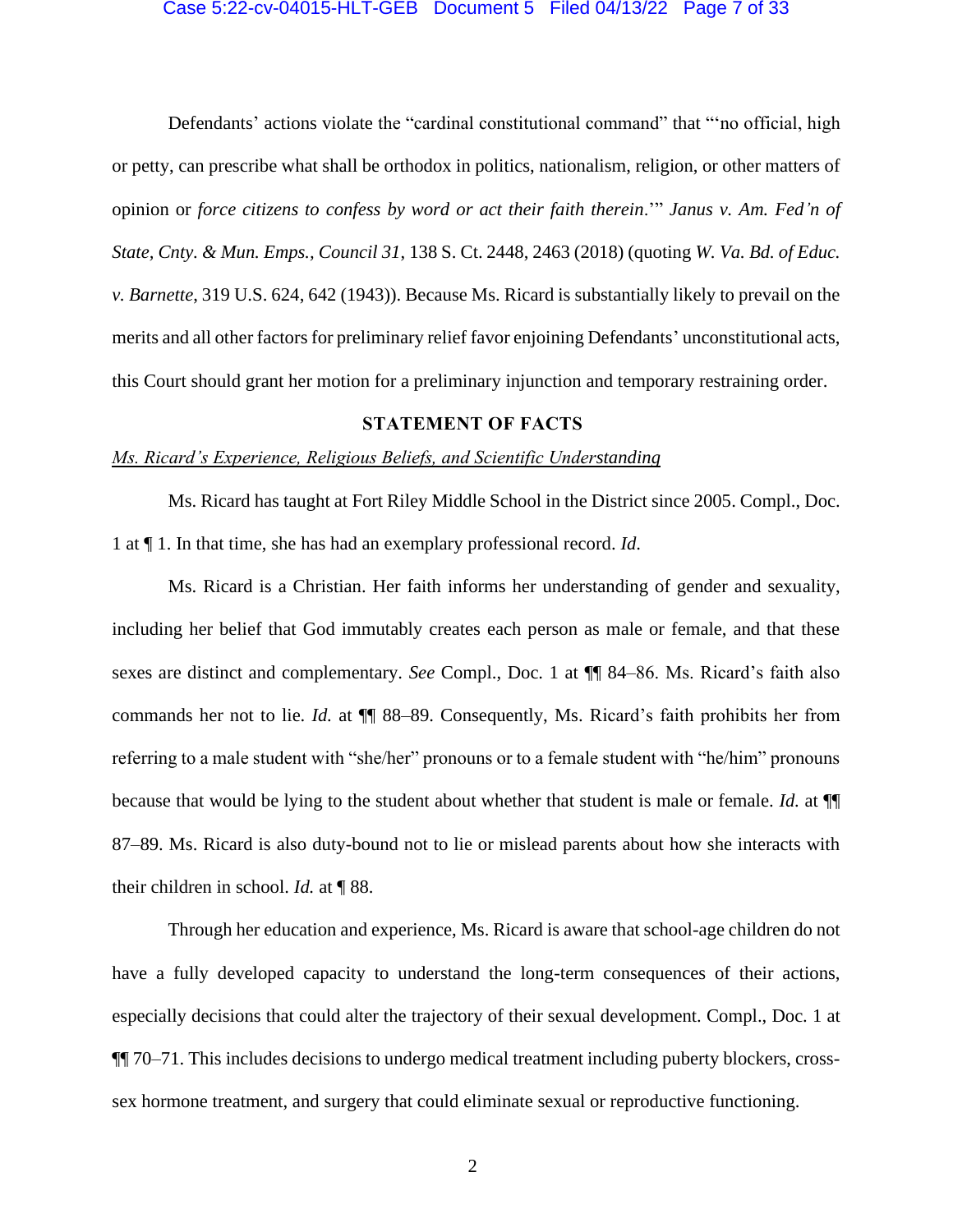#### Case 5:22-cv-04015-HLT-GEB Document 5 Filed 04/13/22 Page 8 of 33

Ms. Ricard also understands that using new names and pronouns consistent with subjective gender identity rather than sex is called "social transition," that children who go through social transition are more likely to seek medical transition, and that there is a rapid increase in children asserting a gender identity inconsistent with their sex in many countries, especially in the United States. Decl. of Pamela Ricard in Supp. of Mot. for Prelim. Inj. ("Ricard Decl.") at ¶¶ 8–10. *See also* Laura Edwards-Leeper and Erica Anderson, *The Mental Health Establishment is Failing Trans Kids*, WASH. POST (Nov. 24, 2021). Because the rate of increase of these cases radically departs from what historical data would predict, Ms. Ricard believes (along with many psychiatrists) that the rapid change in the rate of cases indicates that social factors in the relevant communities play a significant role. *Id. See also* Ricard Decl. at ¶¶ 8–10.

Consistent with her faith, her training and practice as an educator, and her own experience as a parent, Ms. Ricard also believes that parents have an important role in nurturing a child's physical and emotional health, their academic success, and in giving informed consent for medical or psychiatric treatment where the child is incompetent to do so. *See* Compl., Doc. 1 at ¶¶ 74–76. Because of the child's incapacity, the role of social factors in the increase in the rate of gender dysphoria, and the important role of parents, Ms. Ricard believes that teachers should not be compelled to participate in a student's social transition at school, and that teachers should not be compelled to mislead parents about whether a student is undertaking social transition at school. *See* Ricard Decl. at ¶ 10; Compl., Doc. 1 at ¶ 88.

#### *Ms. Ricard's Practice: Treat All Students Equally and Honestly*

As a result of her faith and her understanding of science, Ms. Ricard treats all students equally: she refers to them using terms that are consistent with the students' legal names and with pronouns consistent with the students' biological sex. *See id.* at ¶ 169. Ms. Ricard does not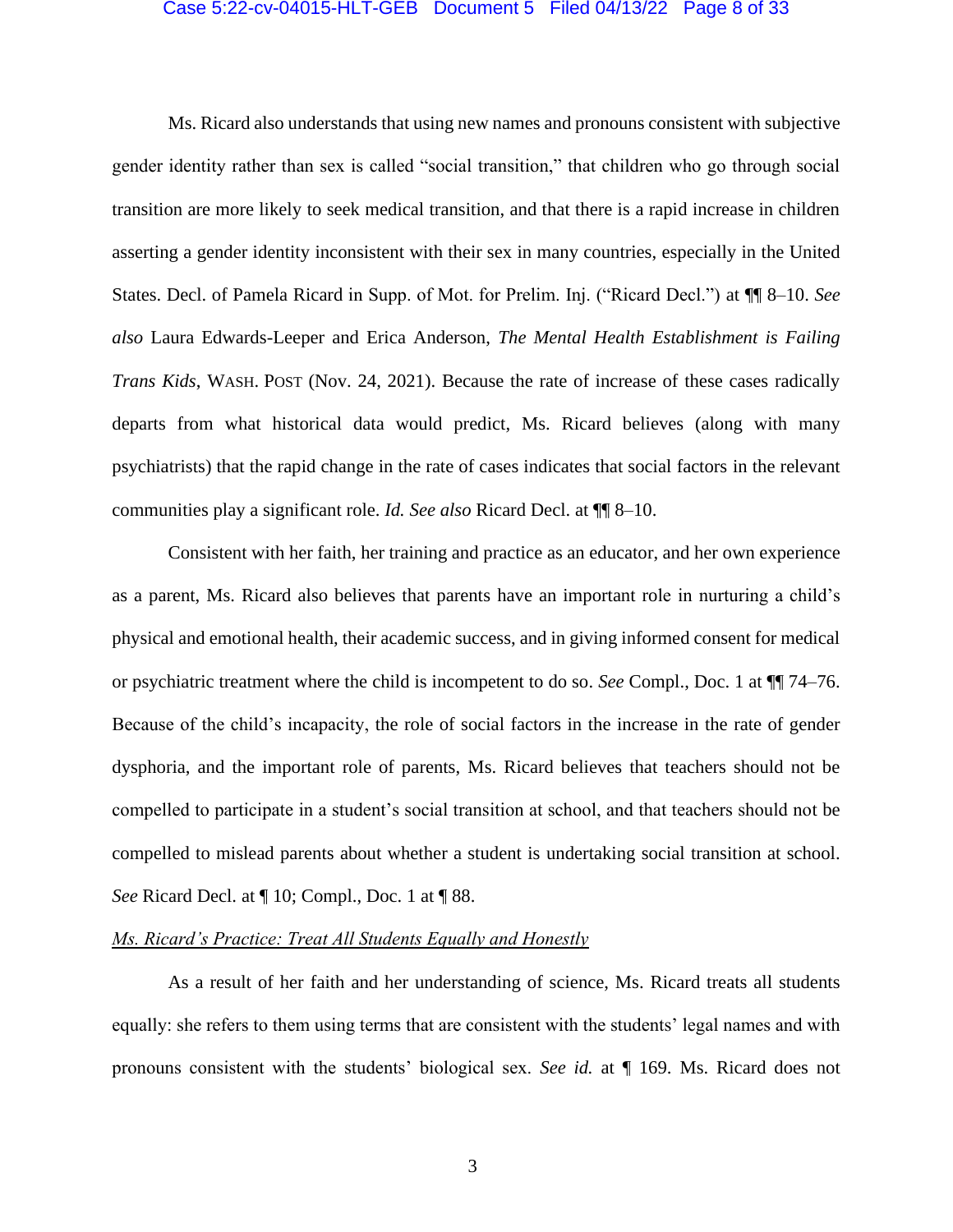#### Case 5:22-cv-04015-HLT-GEB Document 5 Filed 04/13/22 Page 9 of 33

discriminate against any student on the basis of gender identity. But, if one student asks Ms. Ricard to be treated differently from Ms. Ricard's normal practice, Ms. Ricard's conscience allows her to accommodate that request by (1) refraining from using names or terms the student asks her not to use, and (2) using the student's requested name, while (3) declining to use terms that are inconsistent with the student's sex. *See* Ricard Decl. at ¶ 4.

Ms. Ricard cannot use pronouns that are inconsistent with a student's biological sex because referring to a person as "she" directly communicates that the person is female. On the other hand, Ms. Ricard's conscience permits her to use a student's requested name since English proper names do not directly communicate a message about a person's sex in the way that pronouns do. Therefore, out of consideration for her students, Ms. Ricard is able to use a requested name but cannot grant a request to use pronouns inconsistent with sex, because the latter would cause Ms. Ricard to cross the line into dishonesty. *See* Compl., Doc. 1 at ¶¶ 88–89.

To illustrate the practice Ms. Ricard's conscience requires: suppose a biologically male student legally named John Doe asks Ms. Ricard to deviate from her normal practice of using names and sex-based pronouns for every student, requesting to be called Jane and to be referred to with "she/her" pronouns. In referring to this student, Ms. Ricard would (1) refrain from using "John" or "he/him" pronouns, (2) use "Jane" or "Doe," and (3) refrain from using any pronouns to address the student, since the student disclaims "he/him" and Ms. Ricard's beliefs and scientific understanding prevent her from saying "she/her." *See* Ricard Decl. at ¶ 5.

While Ms. Ricard's conscience will permit her to use a student's preferred name, she does not believe that it is fair to require teachers to use any name under any circumstances. *See id.* at ¶ 6. Ms. Ricard maintains that she and her colleagues require fair notice of the terms that are actually mandatory for them to use. *See* Compl., Doc. 1 at ¶ 157–59. Therefore, consistent with her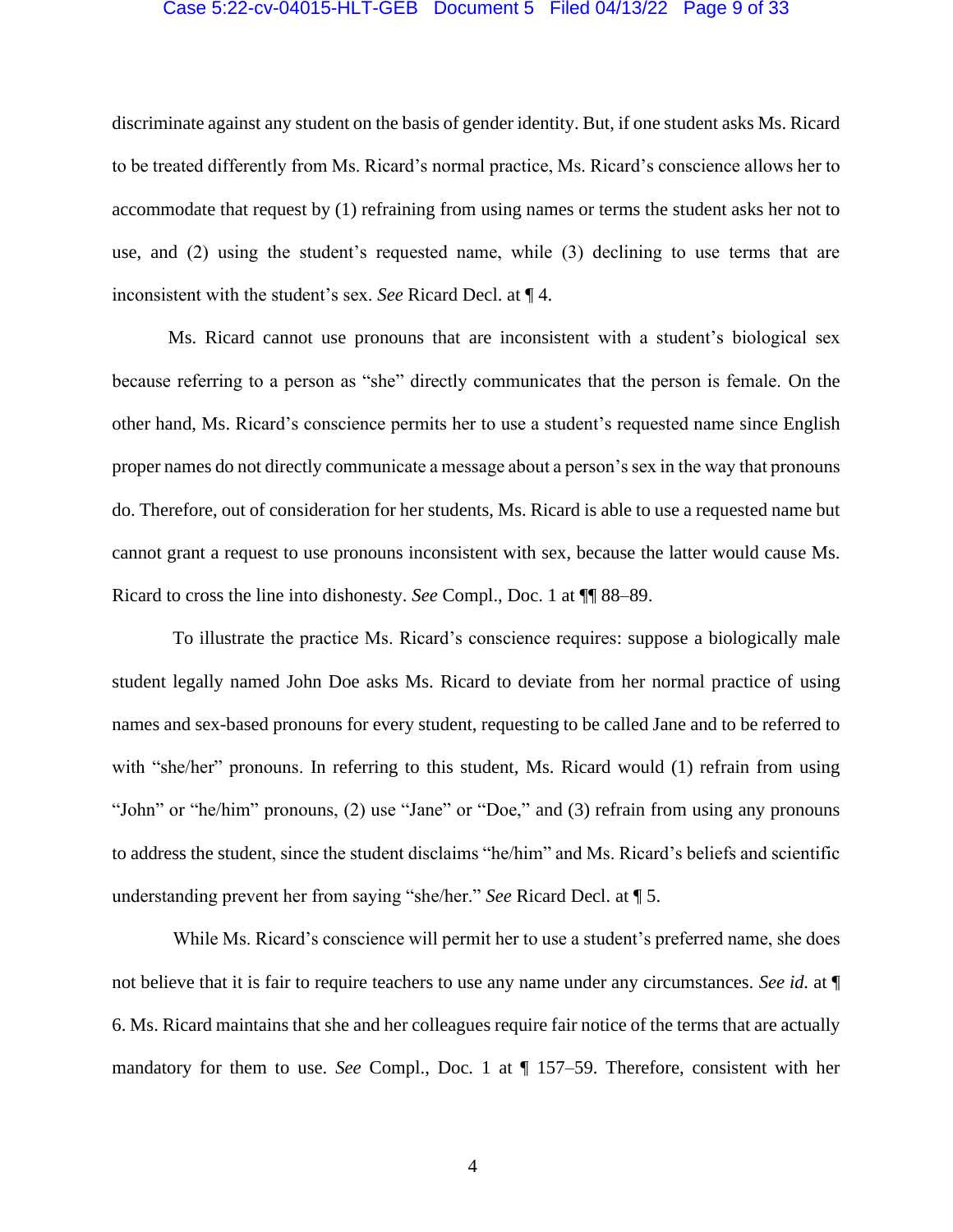#### Case 5:22-cv-04015-HLT-GEB Document 5 Filed 04/13/22 Page 10 of 33

conscience, she is willing to use any name to refer to a student once that name is reflected in the school's "Skyward" record system. *See* Ricard Decl. at ¶ 6*.* Ms. Ricard objects to any policy that orders teachers to use any name a student requests as soon as any student communicates the request. *See id*.

# *Principal Molt Orders District Staff to Use Students' Preferred Names*

On March 31, 2021, then-Principal Shannon Molt sent an email to all Fort Riley Middle School teachers stating, "When we have a student that requests to go by a preferred name that is different than their given name, our district honors the request. Once you are aware of a preferred name, use that name for the student." Compl. Exhibit A, Doc. 1-1 at 2. Principal Molt did not cite any Board policy requiring such a practice or authorizing her to require such a practice. Principal Molt's email did not prohibit using last names to refer to students. No Board policy prohibits using last names to refer to students. Both before and since March 31, 2021, other teachers have routinely used last names to refer to students, including students who have requested to be addressed with another name. *See* Ricard Decl. at ¶ 16.

#### *District Officials Punish Ms. Ricard for Addressing a Student by Last Name*

On April 7, 2021, Ms. Ricard learned, in an email from Jason Lubbers, a school counselor, that one of her female students ("Student 1") wished to be addressed with a different first name. *See* Compl. Exhibit B, Doc. 1-2 at 2. Mr. Lubbers did not tell Ms. Ricard that she was prohibited from using the student's last name. In addition, Mr. Lubbers referred to Student 1 with the feminine pronoun, "she." Defendants took no disciplinary action against Mr. Lubbers for using "she" with reference to Student 1, even though the Reprimand issued to Ms. Ricard prohibits her from using "she" with reference to Student 1. Ricard Decl. at ¶ 14.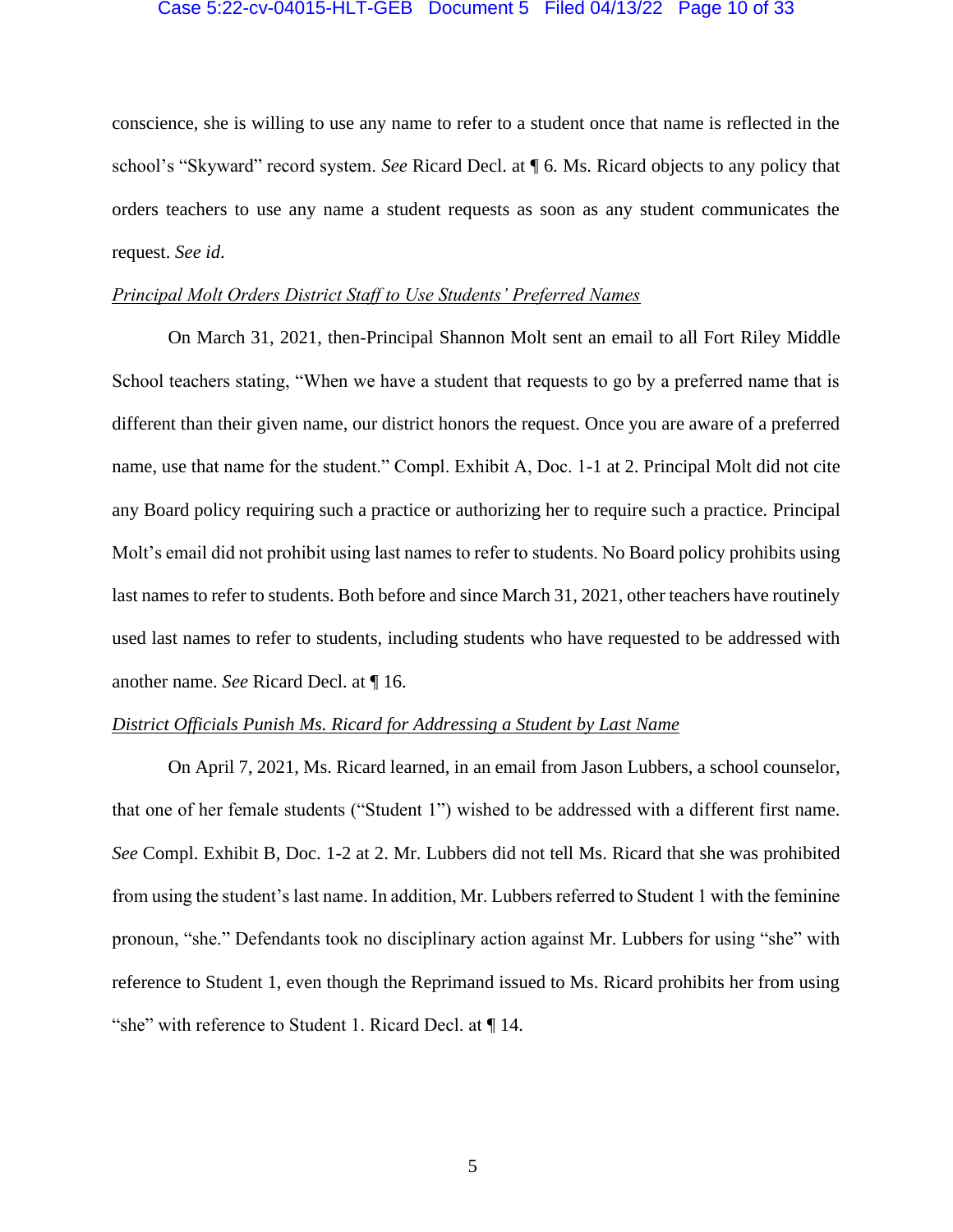#### Case 5:22-cv-04015-HLT-GEB Document 5 Filed 04/13/22 Page 11 of 33

After receiving the April 7 email, Ms. Ricard conferred with Assistant Principal Terry Heina about Ms. Ricard's religious and scientific objections to granting a request to deviate from her normal practice of referring to all students with pronouns consistent with biological sex. *See* Compl., Doc. 1 at ¶ 111. Ms. Ricard determined that the best practice would be to refer to the student by last name.

Ms. Ricard referred to Student 1 by last name on April 7 and April 8. *See id.* at ¶¶ 114, 117. Student 1 never complained to Ms. Ricard or asked Ms. Ricard to use a different name. However, another female student, who also now requests to be addressed with a different name and "he/him" pronouns ("Student 2"), objected to Ms. Ricard's issuance of a disciplinary sanction against Student 2 for unauthorized email use during class. *Id.* at ¶ 119. Upset with the discipline, Student 2 threw Ms. Ricard's discipline form in the trash and left a note accusing Ms. Ricard of being "visibly transphobic" because Ms. Ricard referred to Student 1 by last name. *Id.* ¶¶ 119– 123.

Ms. Ricard reported Student 2's behavior to school officials. On April 9, 2021, the school suspended Ms. Ricard for three days after learning that she referred to Student 1 with Student 1's legal last name. *See id.* at ¶¶ 124, 132–33; Compl. Exhibit C, Doc. 1-3 at 2.

### *District Officials Suspend Ms. Ricard Under Inapplicable Policies*

On her return to school on April 15, Ms. Ricard received a "Witten Reprimand," concluding that her use of a student's last name on April 7 and 8 violated Board Policy GAACB, Board Policy GAAE, and Board Policy GAF. *See* Compl., Doc. 1 at ¶ 134; Compl. Exhibit D, Doc. 1-4 at 4.

Policy GAACB provides, "All employees . . . are expected to exhibit conduct that reflects dignity, respect and inclusion at all times during the instructional day and at all other district-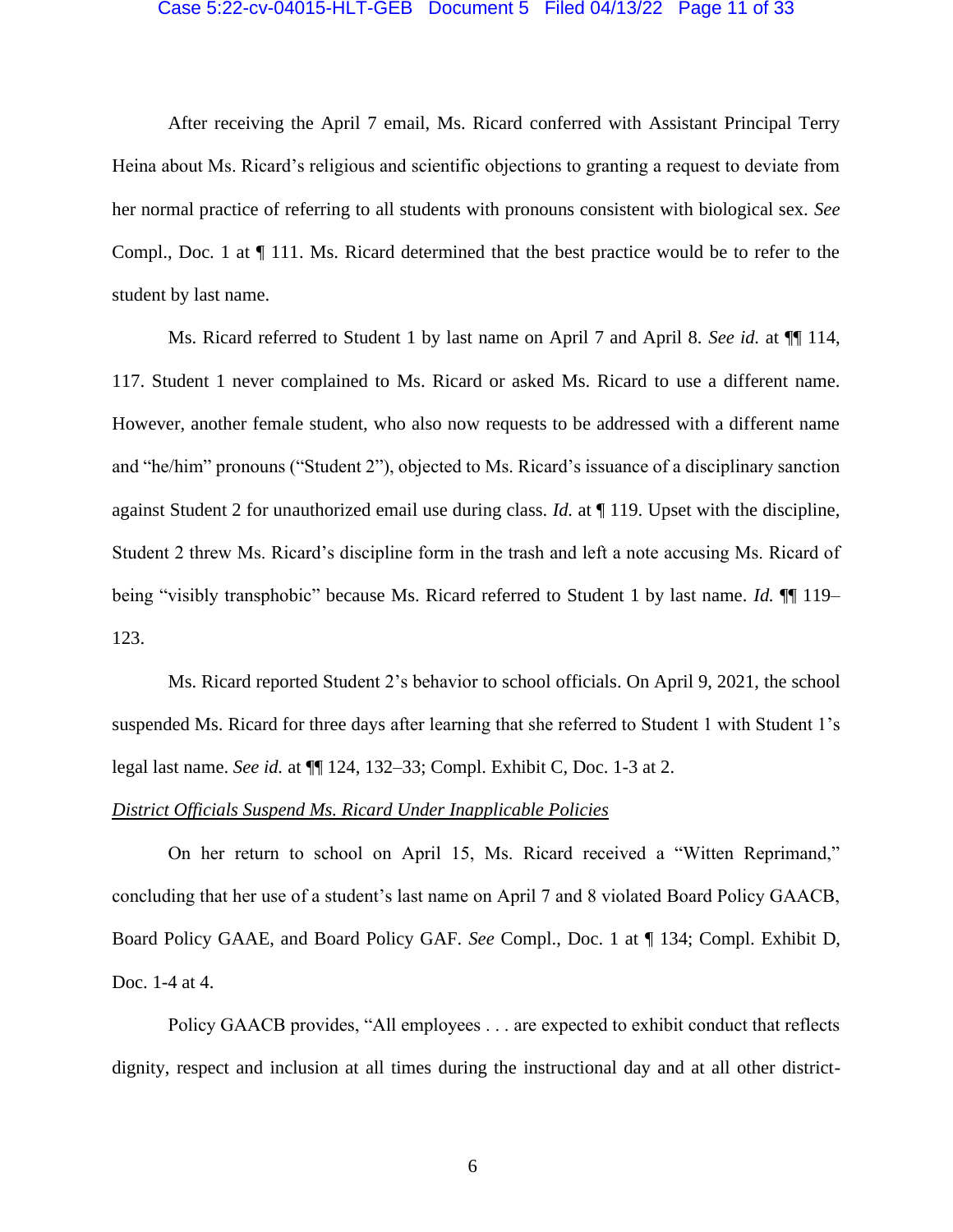#### Case 5:22-cv-04015-HLT-GEB Document 5 Filed 04/13/22 Page 12 of 33

sponsored programs and events." *See id.* Policy GAACB does not prohibit referring to a student by last name. Prior to Ms. Ricard's Written Reprimand, no District official interpreted Policy GAACB to prohibit referring to a student by last name. Since Ms. Ricard's Written Reprimand, other employees have referred to students by last name, including students who have requested to be addressed by another preferred name, without being disciplined under Policy GAACB. *See*  Ricard Decl. at ¶¶ 16–18.

Policy GAAE prohibits "bullying in any form by any . . . staff member" and provides that "the term 'bullying' shall have the meaning ascribed to it in Kansas law." *See* Compl. Exhibit R, Doc. 1-18 at 2. Kansas law defines bullying as a "verbal . . . or physical act or threat that is sufficiently severe, persistent or pervasive that creates an intimidating, threatening or abusive educational environment . . . that a reasonable person . . . knows or should know will have the effect of" harming a student, damaging their property, or placing the student in reasonable fear thereof. Kan. Stat. Ann. § 72-6147(a)(1)(A). Policy GAAE does not prohibit referring to a student by last name. Prior to Ms. Ricard's Written Reprimand, no District official interpreted Policy GAAE to prohibit referring to a student by last name. Since Ms. Ricard's Written Reprimand, other employees have referred to students by last name, including students who have requested to be addressed by another preferred name, without being disciplined under Policy GAAE. *See* Ricard Decl. at ¶¶ 16–18.

Policy GAF provides, "Staff members shall maintain professional relationships with students which are conducive to an effective educational environment. Staff members shall not have any interaction of a romantic and/or sexual nature with any student at any time regardless of the student's age or consent." *See* Compl. Exhibit R, Doc. 1-18 at 4. As with Policies GAACB and GAAF, Policy GAF does not prohibit referring to a student by last name and had not been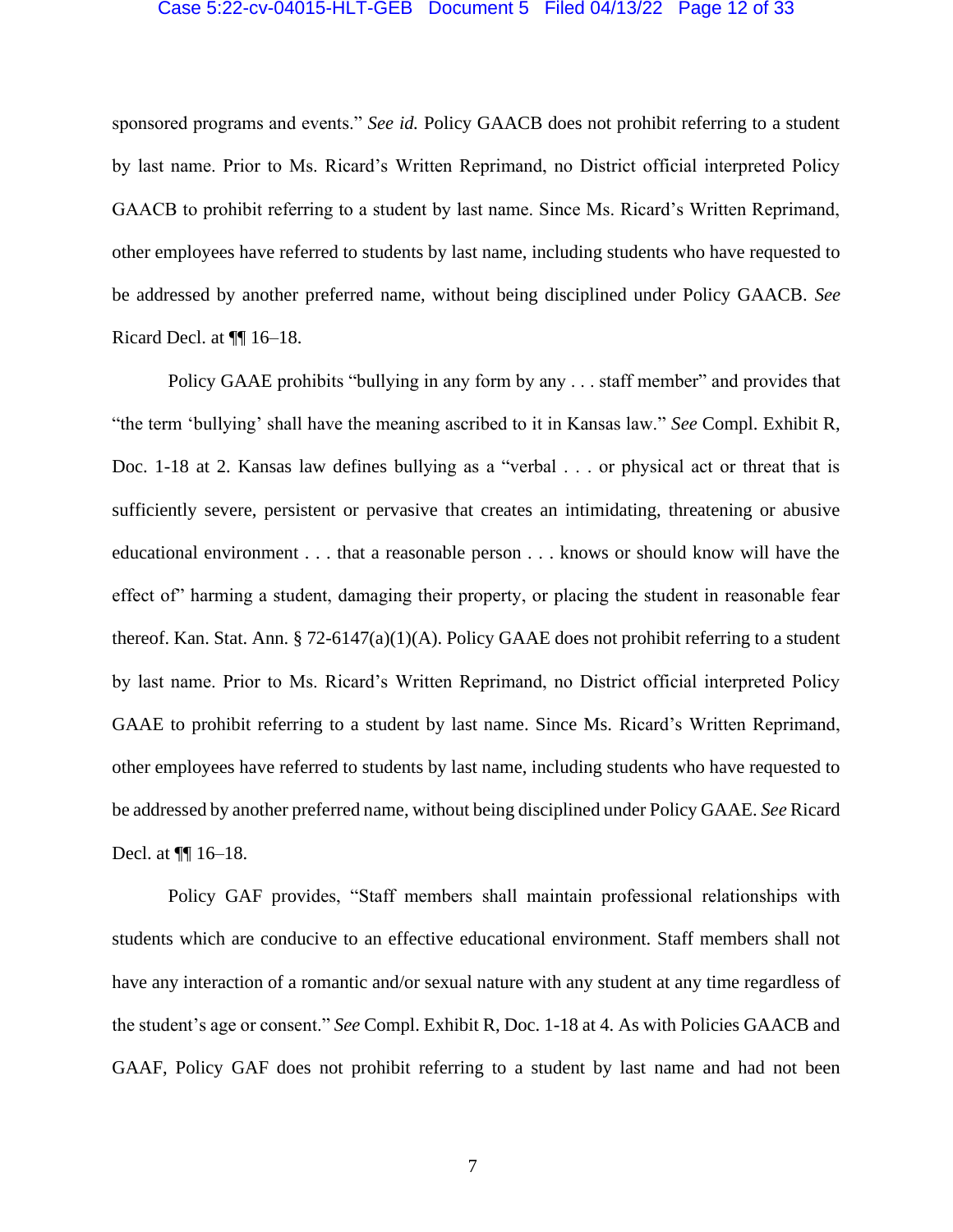#### Case 5:22-cv-04015-HLT-GEB Document 5 Filed 04/13/22 Page 13 of 33

interpreted to prohibit referring to a student by last name prior to Ms. Ricard's suspension. Likewise, employees other than Ms. Ricard have referred to students by last name, including students who have requested to be addressed by another preferred name, without being disciplined under Policy GAF. *See* Ricard Decl. at ¶¶ 16–18.

Ms. Ricard ultimately agreed that she would use a student's preferred name. *See* Compl., Doc. 1 at  $\P$  131, 151, 169. Ms. Ricard continues to object to any policy compelling her to use any name a student requests as soon as a student makes the request because this is unfair to teachers. *See* Compl., Doc. 1 at ¶¶ 157–59. Ms. Ricard is willing to use any name reflected in the Skyward system. *See* Ricard Decl. at ¶ 6. But the Reprimand also established future performance expectations, including an order, not required by any policy enacted at the time, that "[p]referred names *and pronouns* will be utilized." Compl. Exhibit D, Doc. 1-4 at 4 (emphasis added). For reasons of scientific, conscientious, and religious belief, Ms. Ricard cannot comply with the order to use pronouns inconsistent with a student's sex.

#### *Defendants Develop Post Hoc Justifications for the Written Reprimand*

Between April and September 2021, Defendants promulgated interim policies and posthoc rationalizations for their April 15 order that Ms. Ricard use any names and pronouns a student may request. For example, on April 21 (six days after Ms. Ricard's Written Reprimand), Principal Molt sent another email containing two documents: a "Diversity Training" document, dated April 7, 2021 (the same day as Ms. Ricard's initial alleged infraction) and a "Use of Preferred Names and Pronouns" document, dated April 14, 2021 (the day before Ms. Ricard's Written Reprimand). Compl., Doc 1*.* at ¶ 139. While Ms. Ricard does not know the date these documents were created or whether they had been previously distributed, Ms. Ricard was not aware of them nor ever saw them publicly distributed prior to Principal Molt's April 21 email. *Id.* at ¶ 140.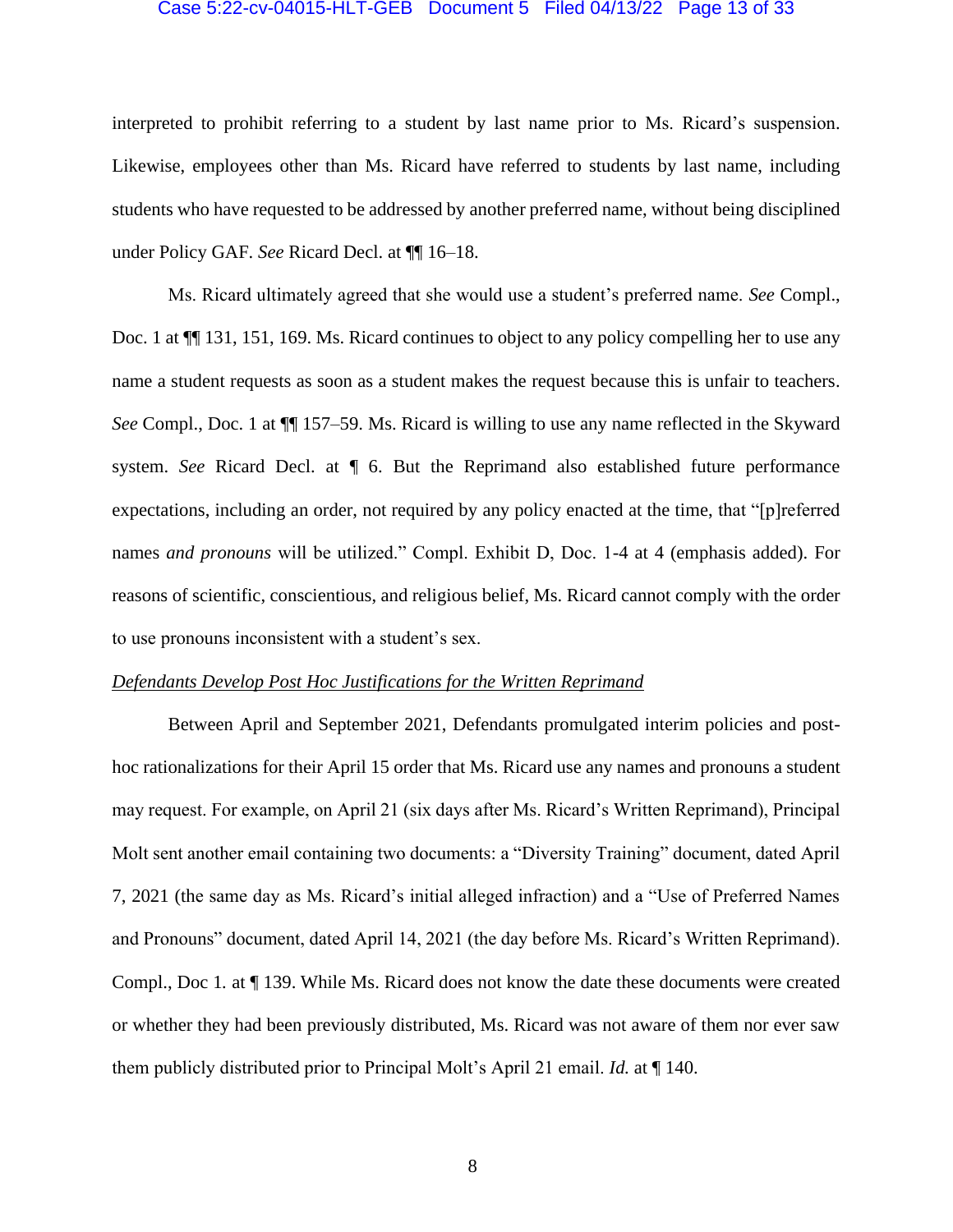#### Case 5:22-cv-04015-HLT-GEB Document 5 Filed 04/13/22 Page 14 of 33

The "Diversity Training" document asserts that "refusing to call someone by their preferred name or pronoun" constitutes "discrimination," but fails to explain how such a decision involves differential treatment. Compl. Exhibit F, Doc. 1-6 at 5. For example, if a teacher's practice is to always use terms based on sex, refusing to use terms based on preference is equal treatment, not discrimination. *See*, *e.g.*, Ricard Decl. at ¶¶ 3–4. The "Use of Preferred Names and Pronouns" document states that a student's "preferred name and pronouns will be utilized by staff in the building" and instructs officials to "contact the parents/guardians of the student to inform them that the school will honor the request of the student." Compl. Exhibit G, Doc. 1-7 at 2. The document also authorizes a staff member to request that others use a staff member's "preferred name and pronouns," but prohibits staff from communicating different names/pronouns to students within the same school year: "Students will be advised of the name change at the end of the school year to prevent confusion for the student." *Id.*

### *Defendants Reject Ms. Ricard's Appeals and Proposed Accommodation*

Between April and September 2021, Ms. Ricard appealed her suspension and Written Reprimand to various authorities and, ultimately, to the Defendant school board members. On September 7, 2021, the school board, after initially denying her appeal in a secret meeting in violation of the Kansas Open Meetings Act, *see id.* at ¶¶ 177-79; Compl. Exhibit O, Doc. 1-15 at 6–7, formally denied her appeal and rejected Ms. Ricard's request for an accommodation. *See* Compl., Doc. 1 at ¶ 183–84. On the same day, Defendants adopted amendments to the policies at issue in this case: GAACB-Diversity and Inclusion and JGECB-Student Diversity and Inclusion. *Id.* at  $\P$  186. Those amendments added a single line to each respective policy:

"Employees will be called by their preferred name and pronouns."

"Students will be called by their preferred name and pronouns."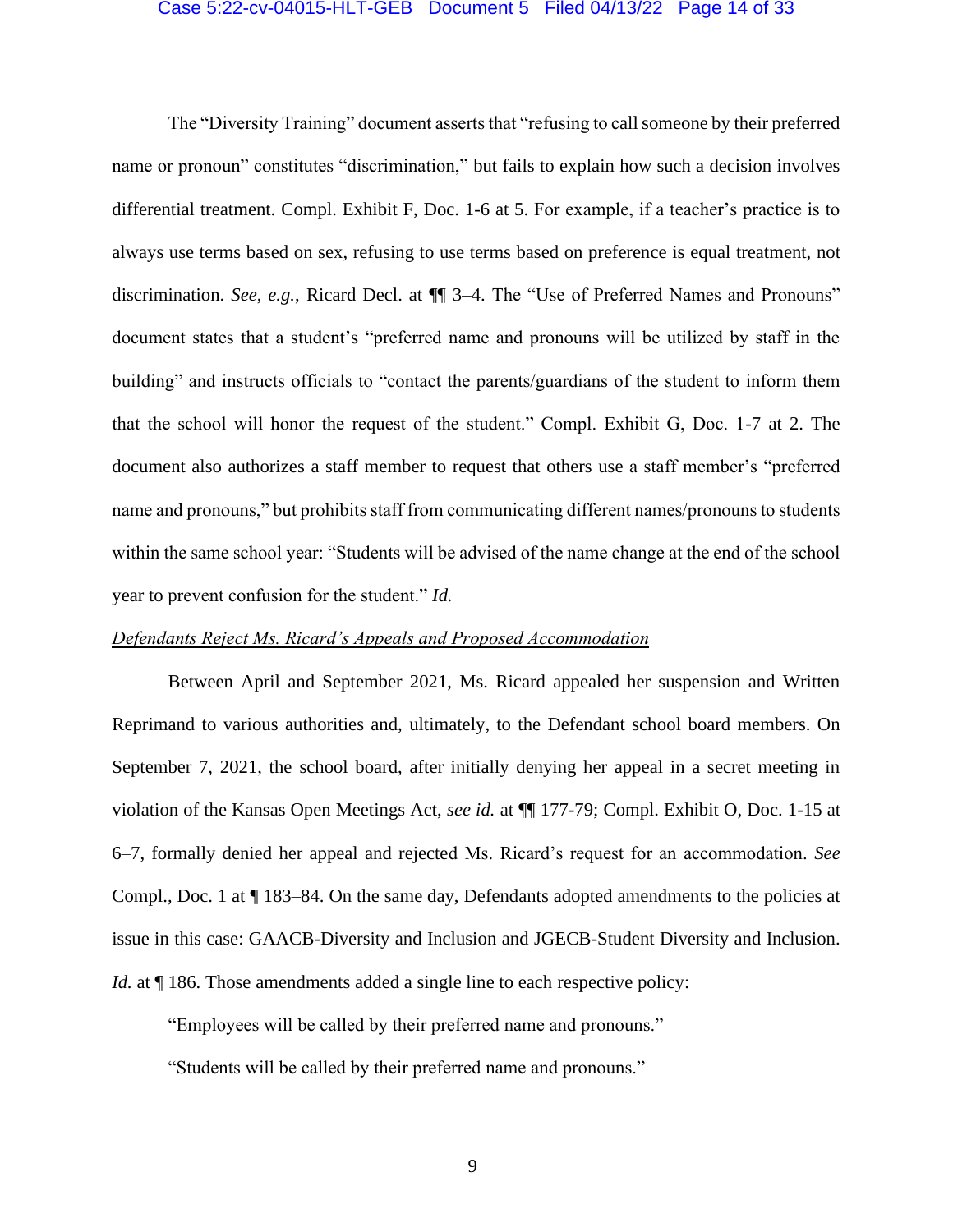### *Id.* at ¶ 186.

At the same meeting, Defendants rejected Ms. Ricard's proposed accommodation, which said,

Employees may refer to a student by only their first and/or last name and refrain from using a student's preferred gendered pronouns or salutations. For purposes of this section, the teacher shall refer to a student only by preferred first and/or last name(s) as listed in the official enrollment records of the district and maintained in the Skyward system.

## *Id.* at ¶ 169.

#### *Defendants' Policies Require Ms. Ricard to Violate Her Conscience and Mislead Parents*

On October 8, 2021, after the board amended policies GAACB and JGECB, Defendant Brennan sent an email to all District parents from Defendant Eggleston describing the new policies. Compl., Doc. 1 at ¶ 188. Consistent with the board's amendments, Defendant Eggleston wrote, "Students will be called by their preferred name and pronouns." But, contradicting the previous "Use of Preferred Names and Pronouns" document, Defendant Eggleston now stated that "USD 475 will *not* communicate this information to parents unless the student requests the administration or counselor to do so . . . ." *Id.* at ¶ 189 (emphasis added).

Consequently, under Policy GAACB, Policy JGECB, and Defendant Brennan's October 8 email (collectively, "the Policies"), Ms. Ricard is now expressly obligated to (1) use whatever name and pronoun a student requests as soon as the student communicates the request, and (2) mislead parents about the student's use of a new name or pronoun unless the student authorizes Ms. Ricard to share that information. Ms. Ricard has at least two students in her classes requesting to be referenced with pronouns that signify a gender other than the student's sex. *Id.* at ¶ 193. Neither of the students have authorized Ms. Ricard to share this information with their parents. Ricard Decl. at ¶ 11. Therefore, Ms. Ricard is under an obligation to mislead the parents by referring to the students using a name and pronoun in communications with the parents that is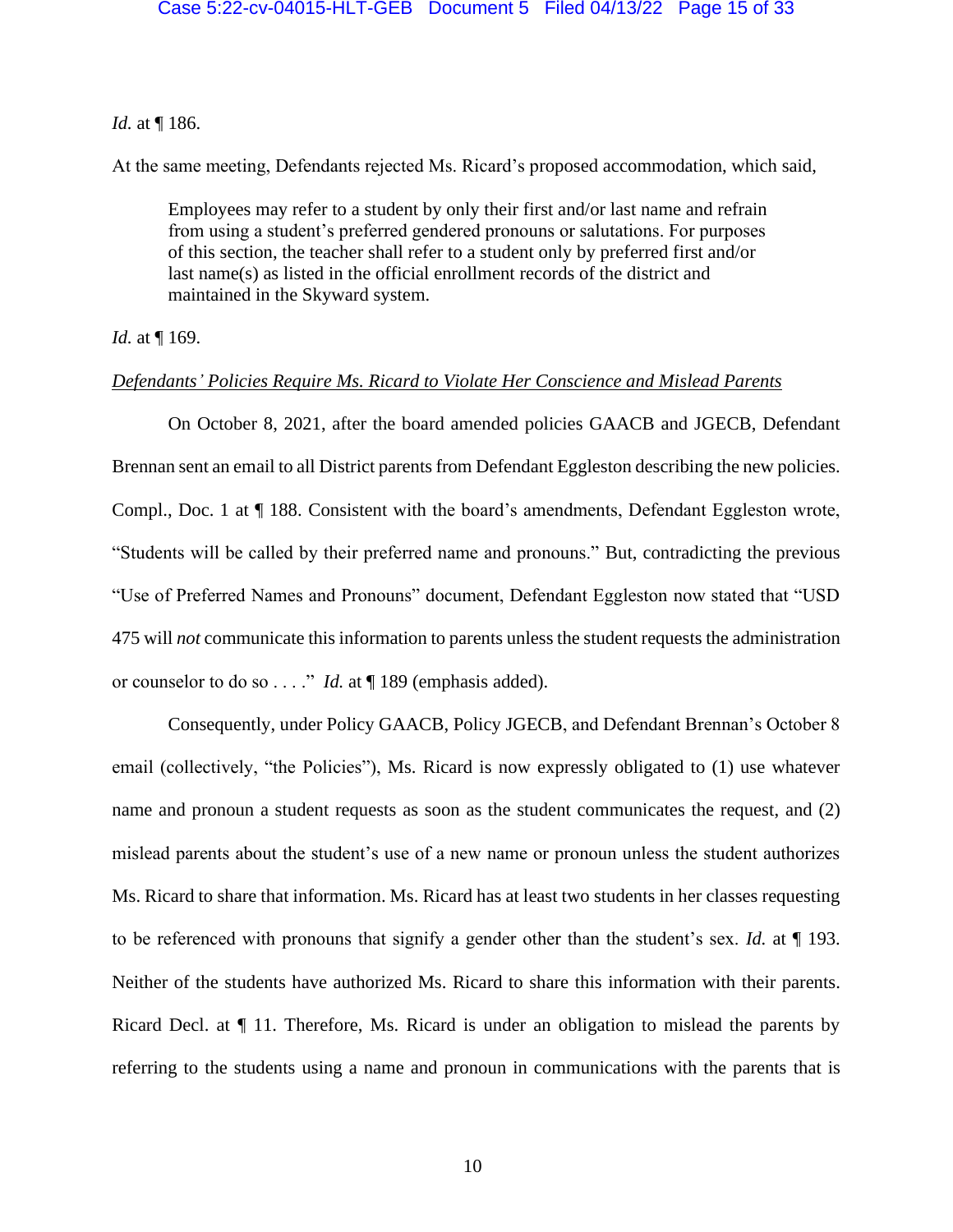# Case 5:22-cv-04015-HLT-GEB Document 5 Filed 04/13/22 Page 16 of 33

different than the name and pronoun being used at the school (i.e., referring to the student using the student's legal name and biological pronoun when talking to the parents but using the student's preferred name and pronoun in communications during school). *See* Ricard Decl. at ¶ 12. Under Defendants' Policies, Ms. Ricard is subject to unlimited and uncertain obligations. She is also prohibited from doing what her conscience demands—refraining from dishonest communications with both parents and students—and is under imminent threat of additional punishment for doing what her conscience demands. *See* Compl., Doc. 1 at ¶ 195.

#### **ARGUMENT**

<span id="page-15-0"></span>Ms. Ricard is entitled to a preliminary injunction and temporary restraining order prohibiting Defendants from (i) requiring her to use any name a student requests instead of the name reflected in the Skyward system, (ii) punishing her for refraining from referring to students using pronouns inconsistent with a student's biological sex, and (iii) ordering her to mislead parents about the way she addresses their children. Preliminary injunctive relief is appropriate where the moving party shows "(1) that it has a substantial likelihood of prevailing on the merits; (2) that it will suffer irreparable harm unless the preliminary injunction is issued; (3) that the threatened injury outweighs the harm the preliminary injunction might cause the opposing party; and (4) that the preliminary injunction if issued will not adversely affect the public interest." *Prairie Band of Potawatomi Indians v. Pierce*, 253 F.3d 1234, 1246 (10th Cir. 2001). All four factors favor Ms. Ricard.

#### <span id="page-15-1"></span>**I. Ms. Ricard is likely to succeed in showing Defendants are violating her rights.**

In constitutional cases, the likelihood of success on the merits factor is the most important, since "demonstrat[ing] a substantial likelihood of success" will implicate the "public interest . . . [in] protecting the core First Amendment right of political expression." *Homans v. City of Albuquerque*, 264 F.3d 1240, 1244 (10th Cir. 2001) (per curiam). Here, Ms. Ricard is substantially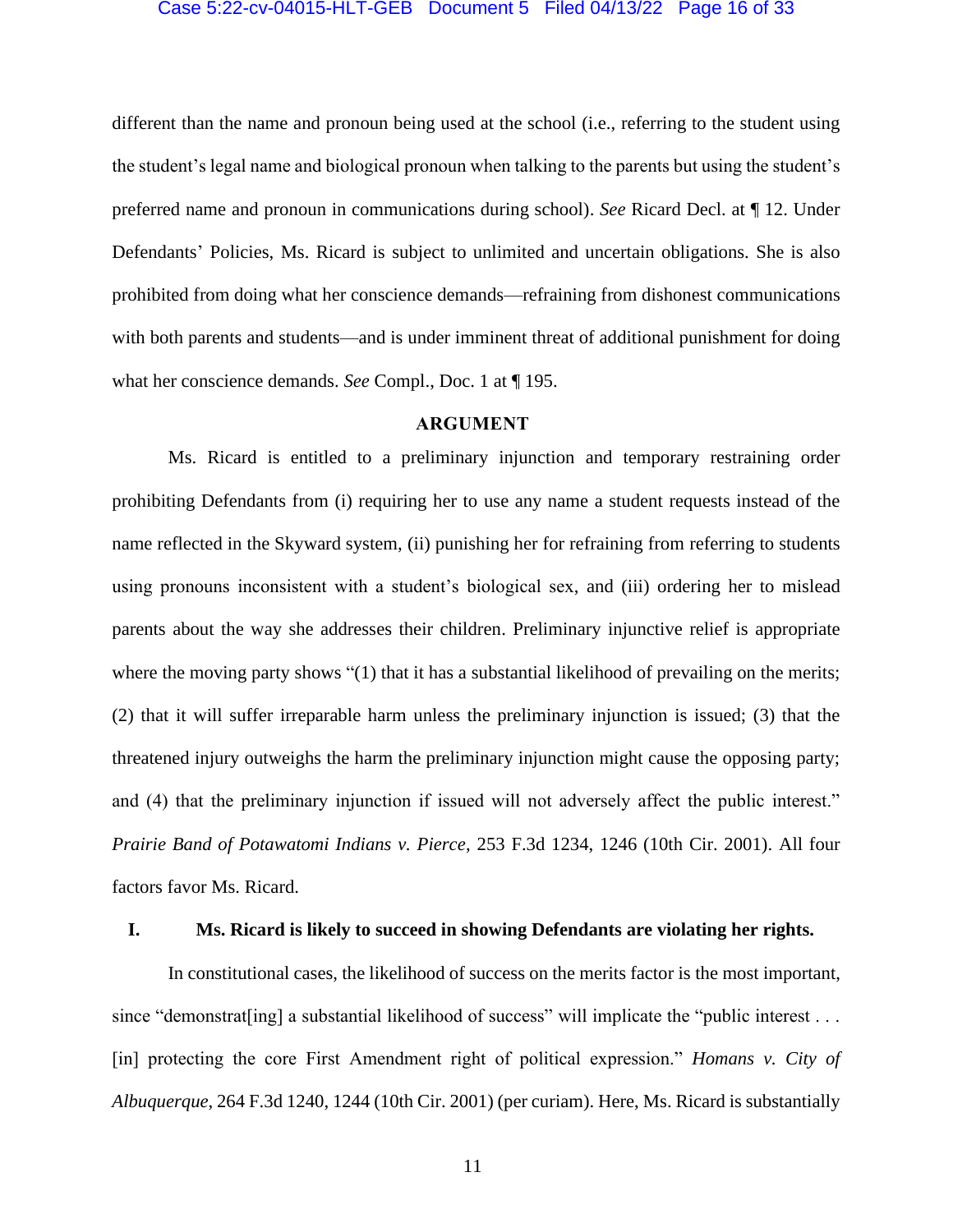likely to prevail in showing that Defendants are violating her right to free speech, free exercise of

<span id="page-16-0"></span>religion, and due process of law.

# **A. Defendants are violating Ms. Ricard's right to free speech.**

The Tenth Circuit applies the "familiar *Garcetti/Pickering*" test to free speech claims by

public employees.

The test consists of five steps: "(1) whether the speech was made pursuant to an employee's official duties; (2) whether the speech was on a matter of public concern; (3) whether the government's interests, as employer, in promoting the efficiency of the public service are sufficient to outweigh the plaintiff's free speech interests; (4) whether the protected speech was a motivating factor in the adverse employment action; and (5) whether the defendant would have reached the same employment decision in the absence of the protected conduct."

*Helget v. City of Hays,* 844 F.3d 1216, 1221 (10th Cir. 2017) (quoting *Trant v. Oklahoma*, 754

<span id="page-16-1"></span>F.3d 1158, 1165 (10th Cir. 2014). Ms. Ricard is substantially likely to prevail on all five factors.

# **1. None of Ms. Ricard's valid official duties compel her to mislead parents or use whatever pronouns students select.**

Because the general rule is "that employee speech made pursuant to the employee's professional duties is not afforded First Amendment protection," the first step is to determine whether the employee's speech at issue falls within the employee's official duties. *Reinhardt v. Albuquerque Pub. Schs. Bd. of Educ.*, 595 F.3d 1126, 1135 (10th Cir. 2010). In making this determination, "[t]he key is 'whether the speech was made pursuant to the employee's job duties or, in other words, whether the speech was commissioned by the employer.'" *Id.* (quoting *Thomas v. City of Blanchard*, 548 F.3d 1317, 1323 (10th Cir. 2008).

That the speech was "commissioned" by the government, however, is not the end of the inquiry, as the government does not have the power to "commission" whatever speech it wants and then force teachers to repeat it in schools. *See*, *e.g.*, *Monteiro v. Tempe Union High Sch. Dist.*, 158 F.3d 1022, 1032 (9th Cir. 1998) (the government may not "indoctrinate their young charges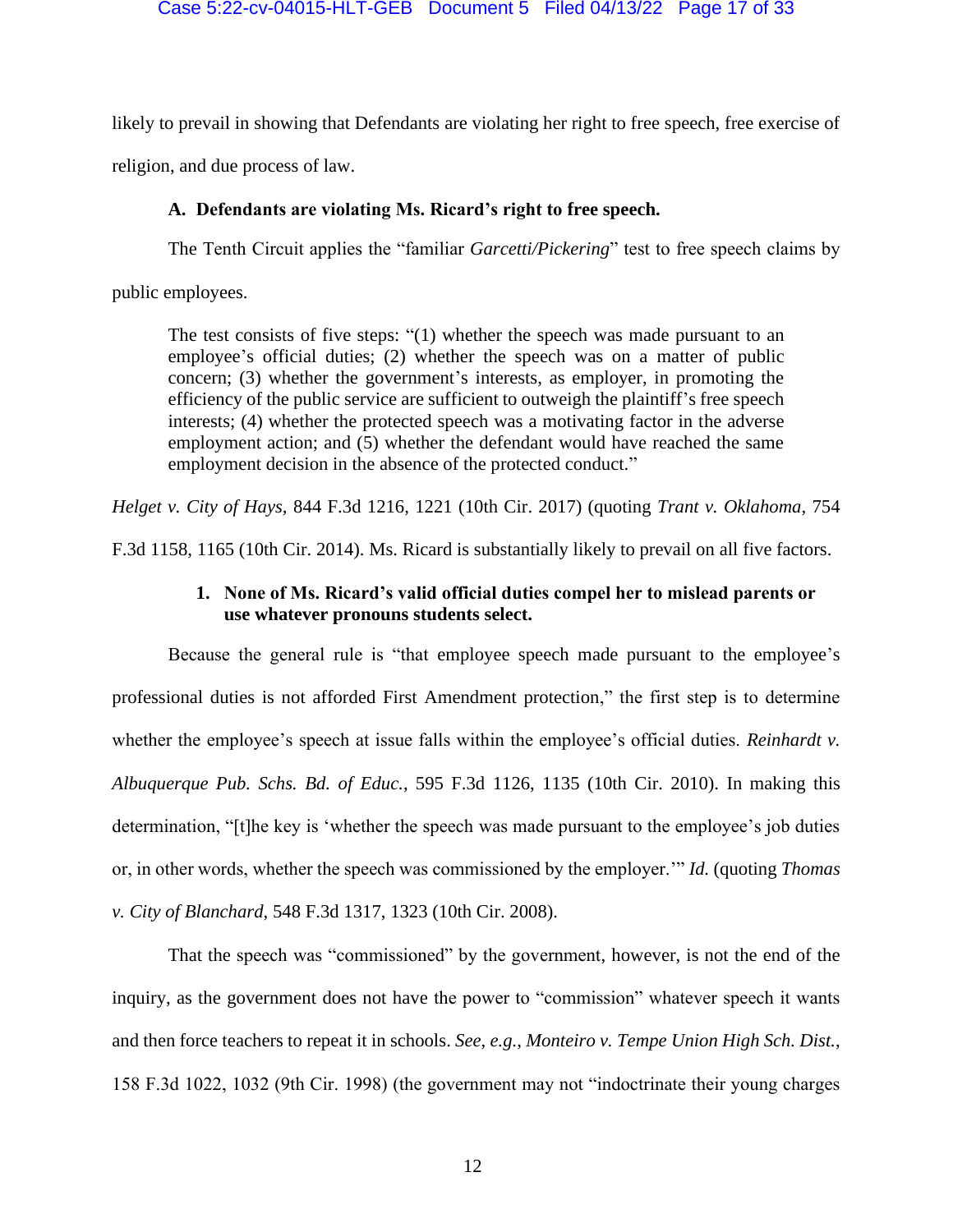#### Case 5:22-cv-04015-HLT-GEB Document 5 Filed 04/13/22 Page 18 of 33

with racist concepts"). Defendants' Policies exceed the limits of valid official duties under *Garcetti.* First, Defendants compel Ms. Ricard to make false and misleading statements to parents about their child's "social transition" in school; and second, compel Ms. Ricard to recite the state's orthodoxy to school children in violation of her own conscience and in contradiction to biological fact.

# **a. Ms. Ricard has no valid official duty to make false or misleading statements to parents about a student's "social transition."**

The Tenth Circuit has acknowledged that the state's authority to define an employee's "official duties" and then regulate related speech is limited. "[I]t would be going too far to hold that every time a public employee discovers alleged wrongdoing related to his job and brings it to the attention of law enforcement or other outside parties, the speech is unprotected." *Thomas*, 548 F.3d at 1324. *See also Casey v. W. Las Vegas Indep. Sch. Dist.*, 473 F.3d 1323, 1331 (10th Cir. 2007) ("we do not mean to suggest that every agent who disregards a principal's instructions not to disclose information is barred from suit by *Garcetti*"). By the same token, an employer cannot *command* an employee to *lie* to outside parties and then claim that telling this lie is an "official duty" simply because it was commanded. *See Jackler v. Byrne*, 658 F3d 225, 242 (2d Cir. 2011) (holding that employee's claim that he was "terminat[ed] in retaliation for his refusal to . . . make false statements" was not barred by *Garcetti*).<sup>1</sup>

<sup>1</sup> While "[t]he Tenth Circuit has not spoken on this issue," *Lincoln v. Maketa*, 880 F.3d 533, 539 (10th Cir. 2018), the rule against *compelled* false statements is consistent with the logical limits of *Garcetti*. *See Janus*, 138 S. Ct. at 2473 ("it is not easy to imagine a situation in which a public employer has a legitimate need to demand that its employees recite words with which they disagree"). In addition, the Tenth Circuit's finding that the law on compelled false statements was not clearly established for purposes of qualified immunity does *not* prohibit this Court from granting prospective injunctive relief on that basis. *See Kikumura v. Hurley*, 242 F.3d 950, 962– 63 (10th Cir. 2001) ("Qualified immunity . . . does not apply to claims for equitable relief.").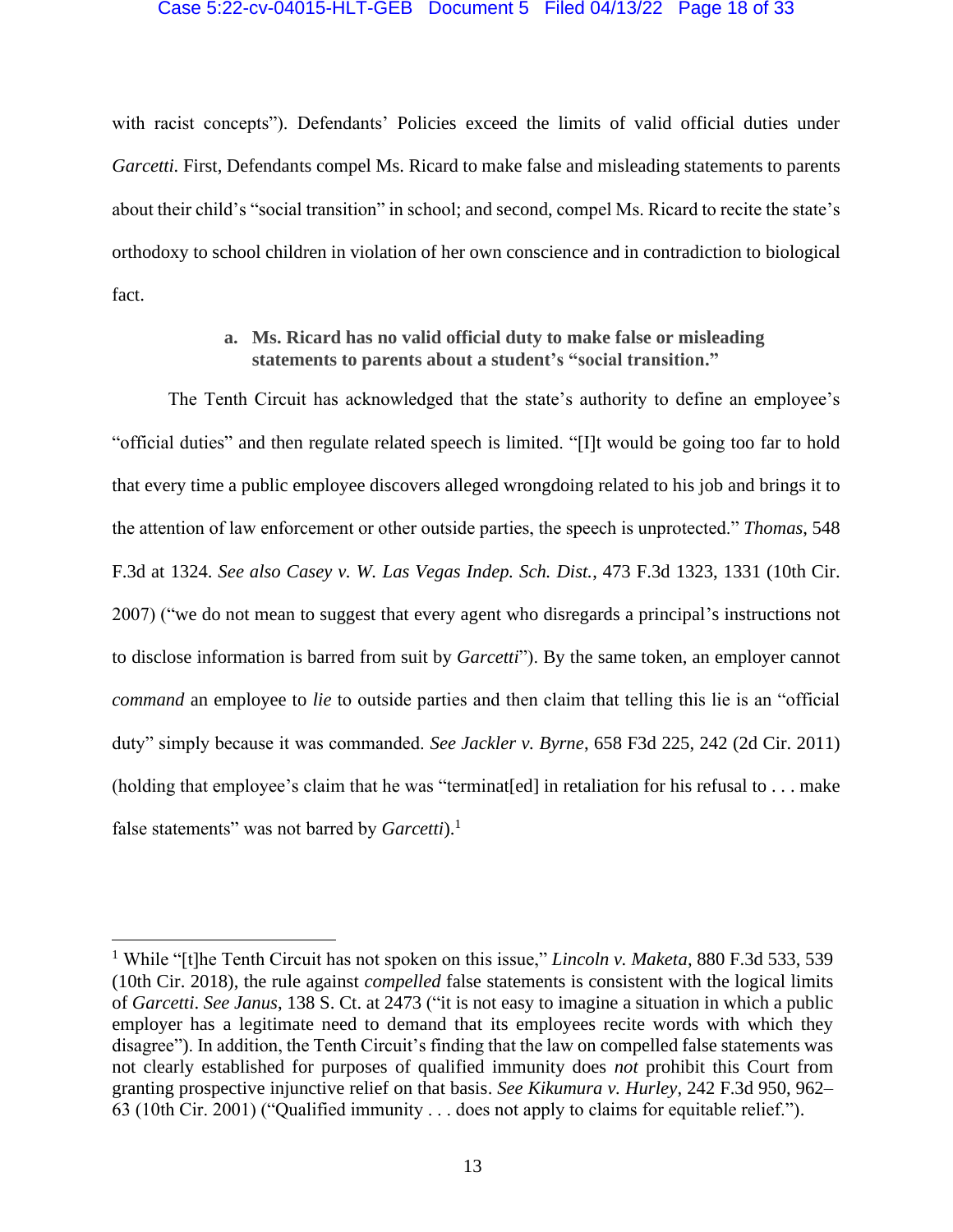#### Case 5:22-cv-04015-HLT-GEB Document 5 Filed 04/13/22 Page 19 of 33

In this case, Defendants condition Ms. Ricard's job on her willingness to lie to parents about how their students are being addressed in school, and whether that student is undergoing "social transition" by using a different name and pronouns. Compl., Doc. 1 at ¶ 189. The government has no authority to make lying to parents part of a public school teacher's official duties. *See Janus*, 138 S. Ct. at 2473 (stating that, under *Garcetti*, "the employer may insist that the employee deliver any *lawful* message") (emphasis added). This Court should hold that this case is an example of what the Tenth Circuit said in *Casey*: an "agent who disregards a principal's instructions not to disclose information is [not] barred from suit by *Garcetti*." *Casey*, 473 F.3d at 1331.

# **b. Ms. Ricard has no valid official duty to personally affirm the state's orthodoxy about sex and gender identity.**

Ms. Ricard also has no valid "official duty" to personally affirm the state's orthodoxy about sex and gender by using any pronoun the student requests because Defendants have no power to impose such a duty in the first place. In *Garcetti* itself, the Court "reject[ed] . . . the suggestion that employers can restrict employees' rights by creating excessively broad job descriptions." 547 U.S. 410, 424 (2006). In *Janus*, the Supreme Court acknowledged *Garcetti*'s framework "fits much less well where the government" employer "does not simply restrict potentially disruptive speech but commands that its employees mouth a message on its own behalf . . . ." 138 S. Ct. at 2473. While an employer may require an "employee [to] deliver any *lawful* message . . . it is not easy to imagine a situation in which a public employer has a legitimate need to demand that its employees recite words with which they disagree." *Id.* (emphasis added). *Garcetti*, then, does not expand the realm of what the government *may* compel, it only relieves the government of the *Pickering* balancing when an employee speaks in the context of an otherwise valid official duty.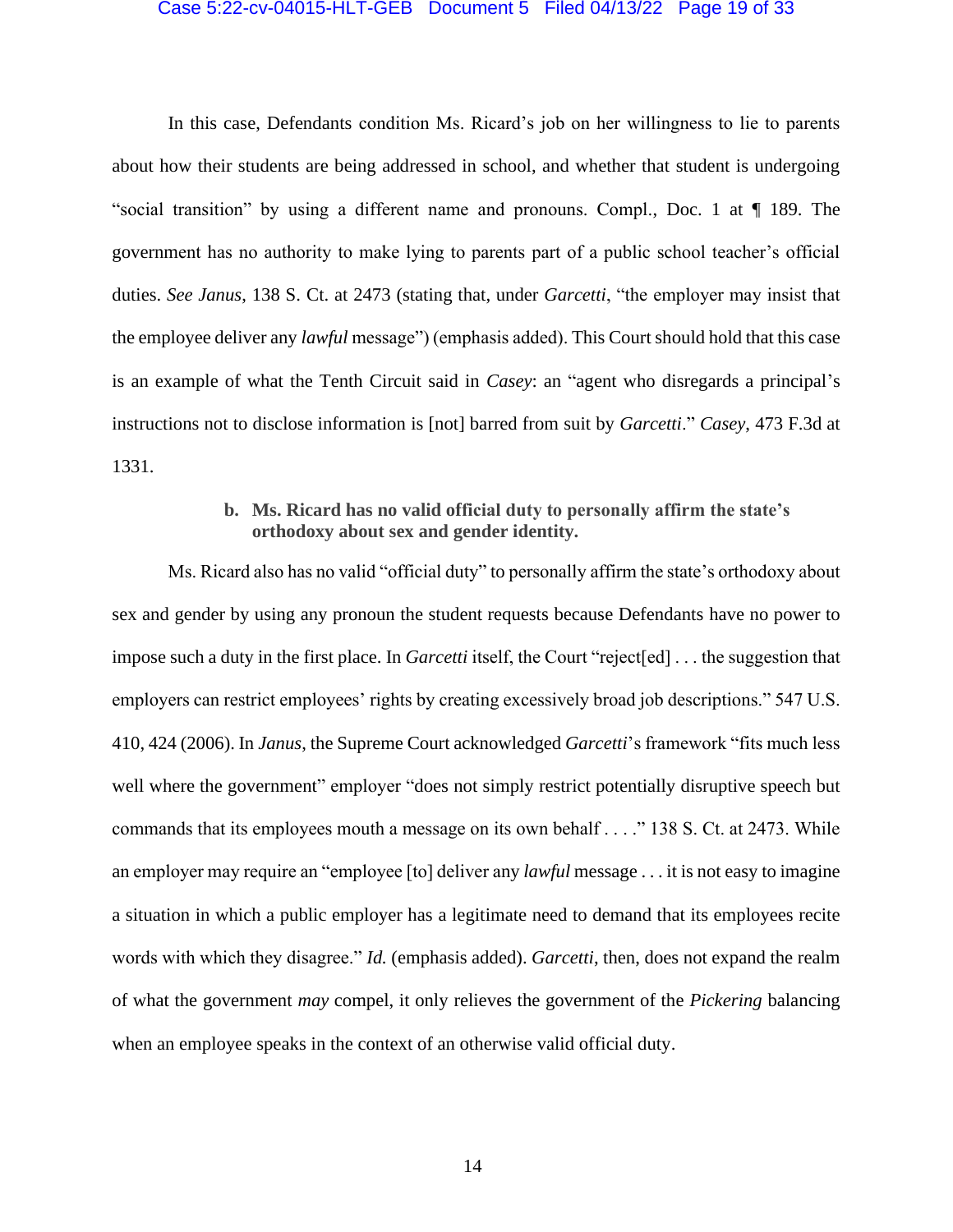#### Case 5:22-cv-04015-HLT-GEB Document 5 Filed 04/13/22 Page 20 of 33

There are, therefore, many limits on what type of speech may be "commissioned" by the government and mandated for repetition by employees. *Reinhardt*, 595 F.3d at 1135. To give a few examples:

- The government may not require teachers to "indoctrinate their young charges with racist concepts." *Monteiro*, 158 F.3d at 1032.
- The government may not jail professors for their refusal to discuss the content of their academic lectures. *Sweezy v. New Hampshire*, 354 U.S. 234, 250–55 (1957).
- The government may not compel prospective employees to swear loyalty oaths as a condition of employment. *Weiman v. Updegraff*, 344 U.S. 183, 190–91 (1952).
- The government may not compel teachers to disclose all of their recent associations in order to be hired at a public school. *Shelton v. Tucker*, 364 U.S. 479, 489–90 (1960).
- The government may not prohibit the instruction in languages other than English. *Meyer v. Nebraska*, 262 U.S. 390, 401 (1923).
- The government may not compel students to pledge allegiance to the American flag. *Barnette*, 319 U.S. at 642.
- The government may not compel teachers to lead students in the pledge. *Russo v. Cent. Sch. Dist. No. 1, Towns of Rush, et al.*, 469 F.2d 623, 633–34 (2d Cir. 1972).

These holdings do not merely identify assorted, specific prohibited governmental acts. Rather, they flow from a recognition that there are some governmental *objectives*that are improper, and that compulsive attempts to attain them are unconstitutional. Because "[t]eachers and students must always remain free to inquire, to study and to evaluate, to gain new maturity and understanding," *Sweezy*, 354 U.S. at 250, it "cannot be" that the state possesses "alarming power to compel ideological conformity." *Meriwether v. Hartop*, 992 F.3d 492, 506 (6th Cir. 2021). For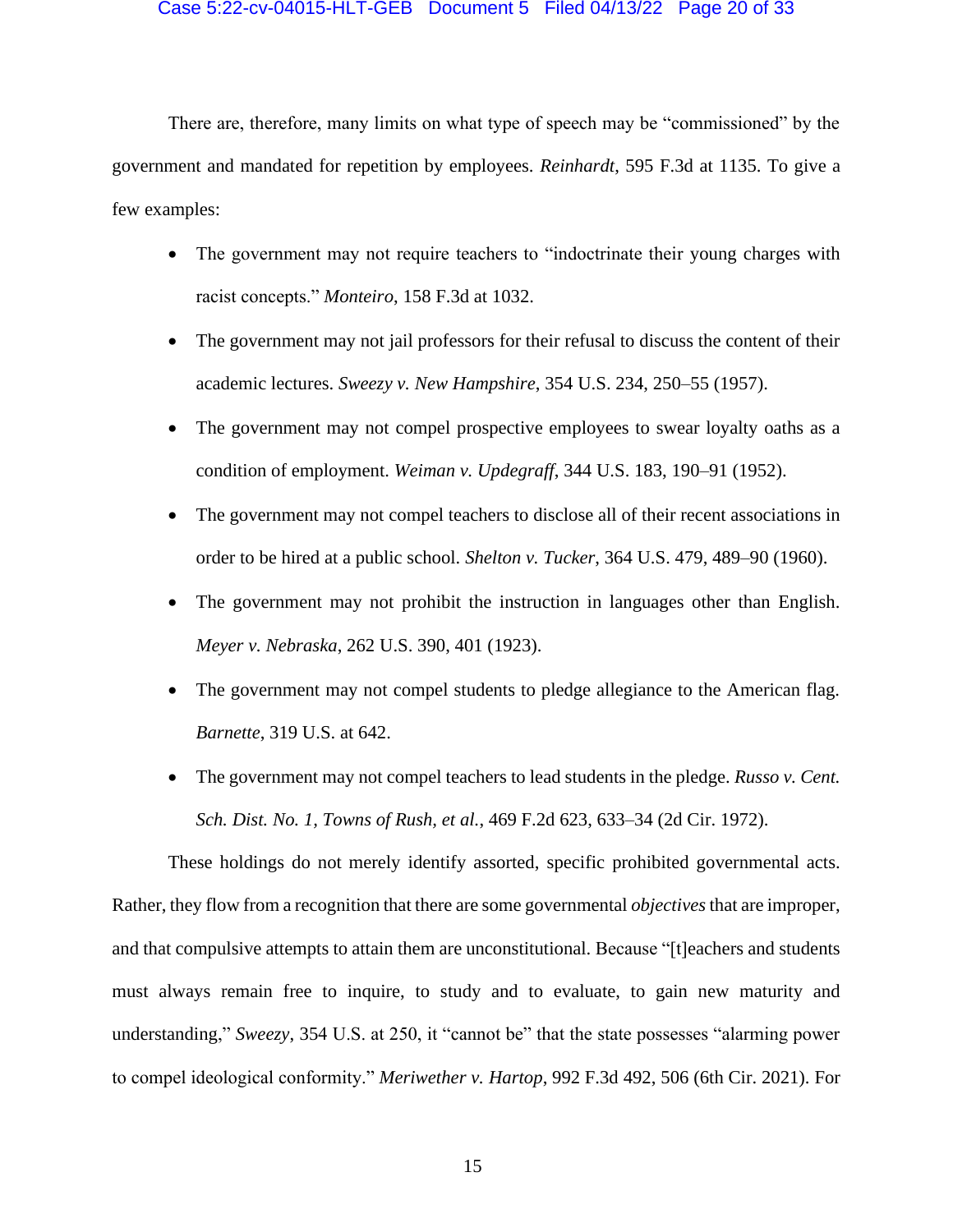#### Case 5:22-cv-04015-HLT-GEB Document 5 Filed 04/13/22 Page 21 of 33

the same reason, it is unconstitutional to use compulsive methods "to foster a homogeneous people with American ideals." *Meyer*, 262 U.S. at 402. Where the government uses compulsive means "to produce a society free of the corresponding biases . . . . it is a decidedly *fatal objective*." *Hurley v. Irish-Am. Gay, Lesbian & Bisexual Grp. of Bos.*, 515 U.S. 557, 578–79 (1995) (emphasis added).

Defendants' Policies are an attempt to craft an official duty requiring Ms. Ricard to repeat its orthodoxy to "compel ideological conformity," *Meriwether*, 992 F.3d at 506, in pursuit of a "fatal objective." *Hurley*, 515 U.S. at 579. Therefore, Defendants' Policies convey neither a "lawful message" nor stem from a "legitimate need," and impose no valid official duty on Ms. Ricard under *Garcetti*. *Janus*, 138 S. Ct. at 2473.

In addition to Defendants' constitutionally impermissible objective, the facts also show that Defendants have no "legitimate need" to demand that Ms. Ricard use pronouns that convey a message about sex and gender identity "with which [she] disagree[s]." *Id.* The absence of any legitimate need is evident from the facts that: (1) Ms. Ricard has agreed to refer to students with their preferred first name, (2) other teachers have used and continue to use last names to refer to students, (3) teachers rarely use pronouns to refer to a student in that student's presence at all, (4) the District Policies themselves presume a male/female *binary* for pronouns and students while punishing teachers for maintaining that binary, 2 and (5) the District regards a *single nonuse* of a preferred name or pronoun as punishable "discrimination" when done by a teacher while subjecting employees to the same alleged "discrimination" for up to a full school year merely "to prevent confusion for the student." *See* Compl. Exhibit G, Doc. 1-7 at 2. Defendants cannot have it both ways: they cannot claim an interest as mundane as preventing student "confusion" justifies

<sup>&</sup>lt;sup>2</sup> See Exhibit A at 3 ("When the masculine pronoun is used throughout these policies, it is intended to refer to *both* feminine and masculine *antecedents*") (emphasis added)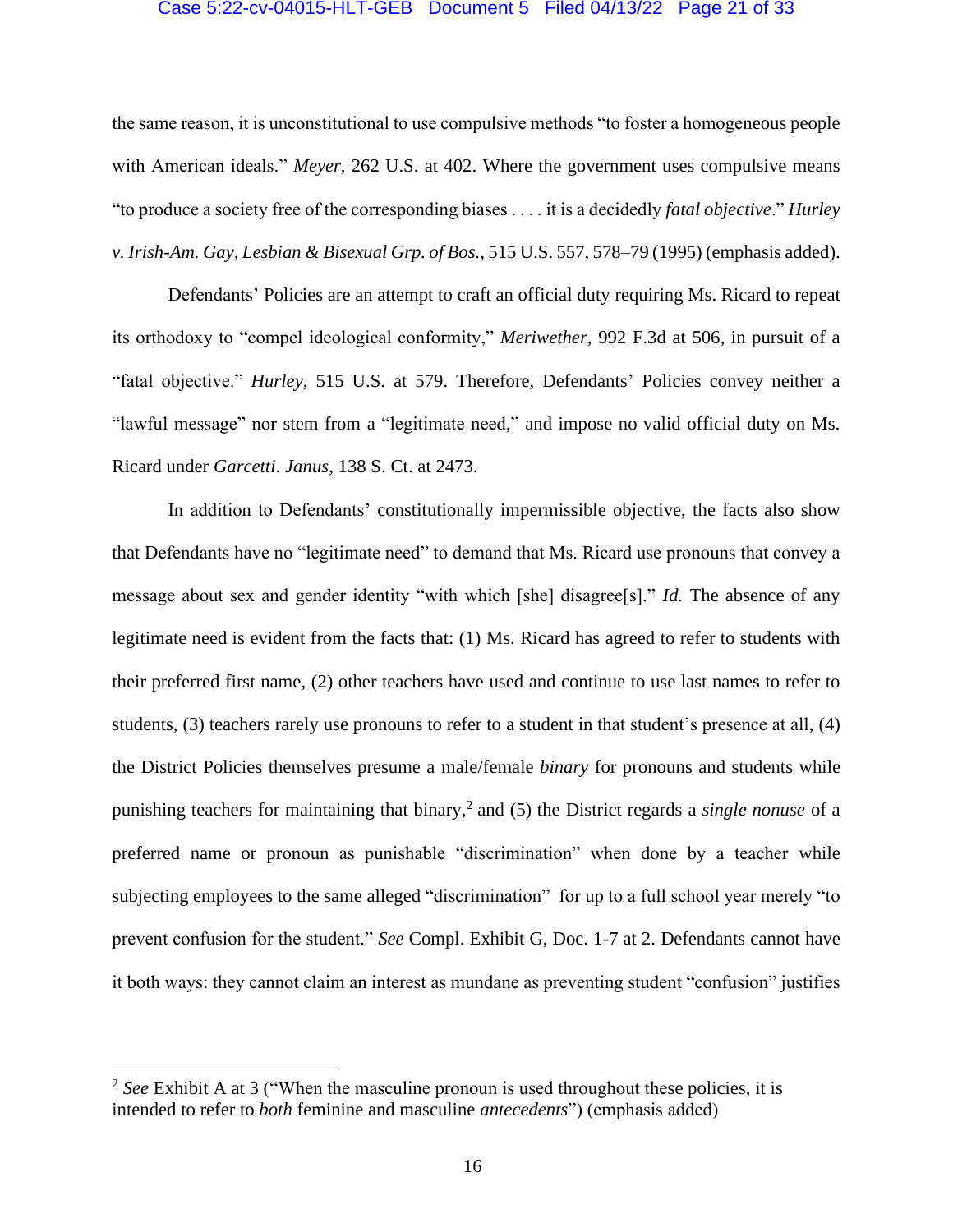#### Case 5:22-cv-04015-HLT-GEB Document 5 Filed 04/13/22 Page 22 of 33

subjecting employees to an act they define as "discrimination." They have no "legitimate need" to force Ms. Ricard to use pronouns inconsistent with a student's sex. *Janus*, 138 S. Ct. at 2473.

The facts further demonstrate that the particular message Defendants compel Ms. Ricard to communicate is not a "lawful message." *Janus*, 138 S. Ct. at 2473. By requiring teachers to use any name and pronoun a student requests, regardless of a student's sex, Defendants force teachers to communicate that there are no inherent or enduring differences between men and women. According to the message Defendants force Ms. Ricard to send, what makes someone a male or female is *solely* the person's claim to be a male or female. But the Supreme Court has already recognized a distinction between the sexes based on biology. In *United States v. Virginia*, the Supreme Court stated, "Physical differences between men and women, however, are *enduring*" and that "'[*i]nherent differences*' between men and woman, we have come to appreciate, remain cause for celebration . . . ." 518 U.S. 515, 533 (1996) (emphasis added). Defendants can hardly claim a "legitimate need" to force public school teachers to pretend such differences do not exist and cannot seriously maintain this is a "lawful message." *Janus*, 138 S. Ct. at 2473.

Because Ms. Ricard's valid official duties do not include a duty to lie to parents or to contradict her own beliefs and "mouth support for views [she] find[s] objectionable," the government has no "legitimate need to demand" these expressions and Ms. Ricard's claim is not barred by *Garcetti*. *Janus*, 138 S. Ct*.* at 2463, 2473.

# **2. Ms. Ricard's use of pronouns consistent with sex implicates a matter of public concern.**

<span id="page-21-0"></span>Ms. Ricard's use of pronouns consistent with sex, her refusal to use pronouns inconsistent with sex, and her refusal to lie to parents about ongoing social transition, implicate matters of public concern. "Generally, a matter of public concern relates to any matter of political, social, or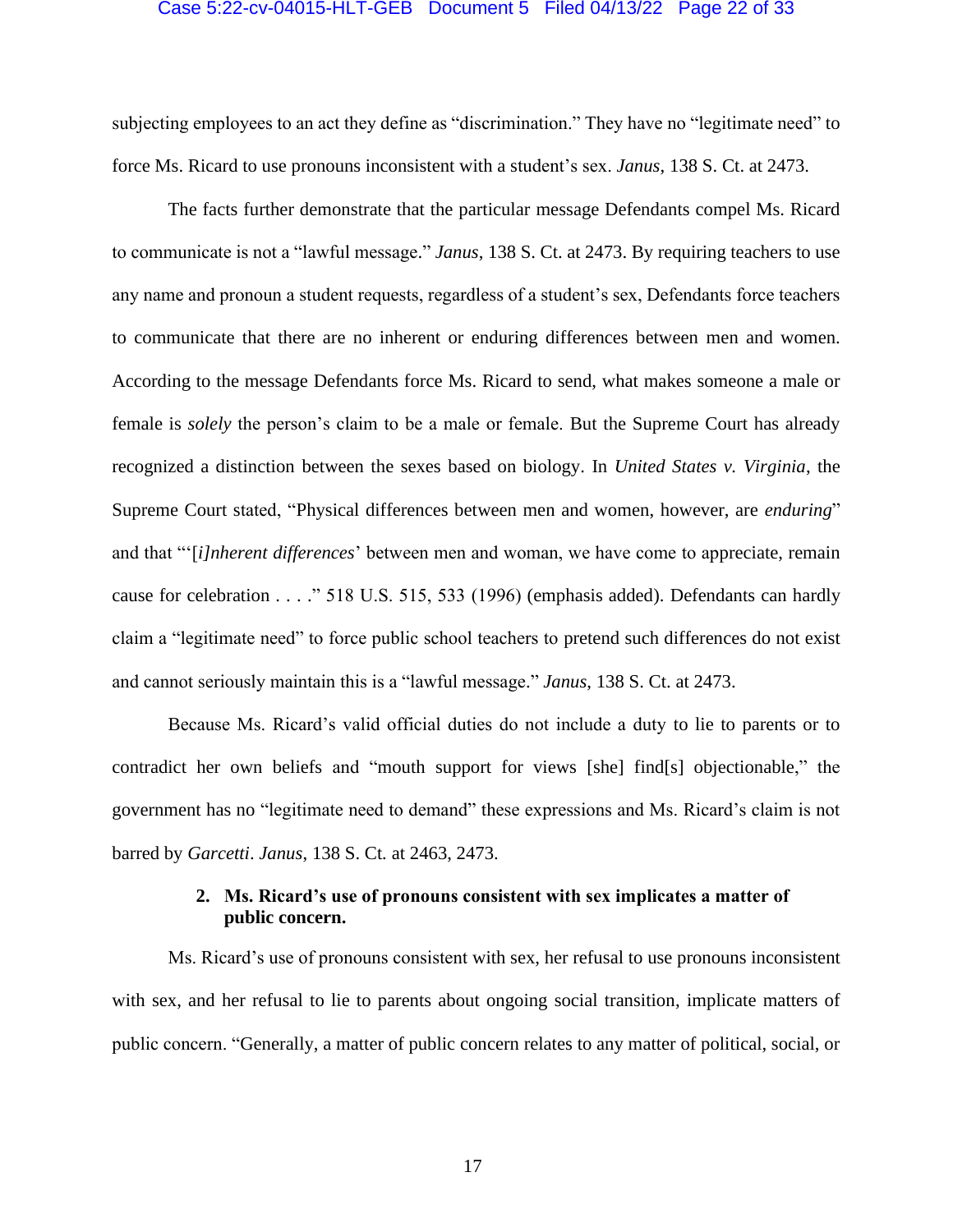#### Case 5:22-cv-04015-HLT-GEB Document 5 Filed 04/13/22 Page 23 of 33

other concern to the community." *Butler v. Bd. of Cnty. Comm'rs for San Miguel Cnty.*, 920 F.3d 651, 653 (10th Cir. 2019). Ms. Ricard's speech relates to all three areas of public concern.

The question of how to treat children who identify as transgender or suffer from gender dysphoria is of ongoing political debate in many public spheres including sports, access to public facilities, and use of pronouns in schools. Most obviously, the elected school board in Geary County addressed this issue. *See* Compl., Doc. 1 at ¶¶ 183–187. But the matter has roiled communities, school boards, and legislatures across the country.<sup>3</sup> *See Meriwether*, 992 F.3d at 508 ("From courts to schoolrooms this controversy [over gender pronouns] continues.").

Ms. Ricard's practice is to treat every student the same unless a student requests to be treated differently. *See* Ricard Decl. at ¶¶ 3–4. If a student requests a different name, she is willing to accommodate the student by using a preferred first name (provided the school first updates the first name in the Skyward system) or their last name. Despite having no policy against it at the time, Defendants punished Ms. Ricard for using a student's last name. They now threaten additional punishment for her refusal to use pronouns inconsistent with sex. Defendants' actions demonstrate that they understand "Pronouns can and do convey a powerful message implicating a sensitive topic of public concern." *Meriwether*, 992 F.3d at 508. It is *because* the use of pronouns addresses a matter of public concern that Defendants seek to conscript teachers to mouth support for Defendants' preferred side of the issue.

<sup>3</sup> *See* Hannah Natanson, *Va. Supreme Court affirms judge's ruling reinstating Loudoun teacher who refused to use transgender pronouns*, WASH. POST (Aug. 31, 2021), https://www. washingtonpost.com/local/education/tanner-cross-virginia-supreme-court-transgender-pronouns /2021/08/31/52f94c62-0a71-11ec-9781-07796ffb56fe\_story.html; Andrew Mark Miller, *Ohio lawmakers propose parental rights bill similar to controversial Florida legislation*, FOX NEWS (April 6, 2022), https://www.foxnews.com/politics/ohio-lawmakers-propose-parental-rights-billsimilar-controversial-florida-legislation.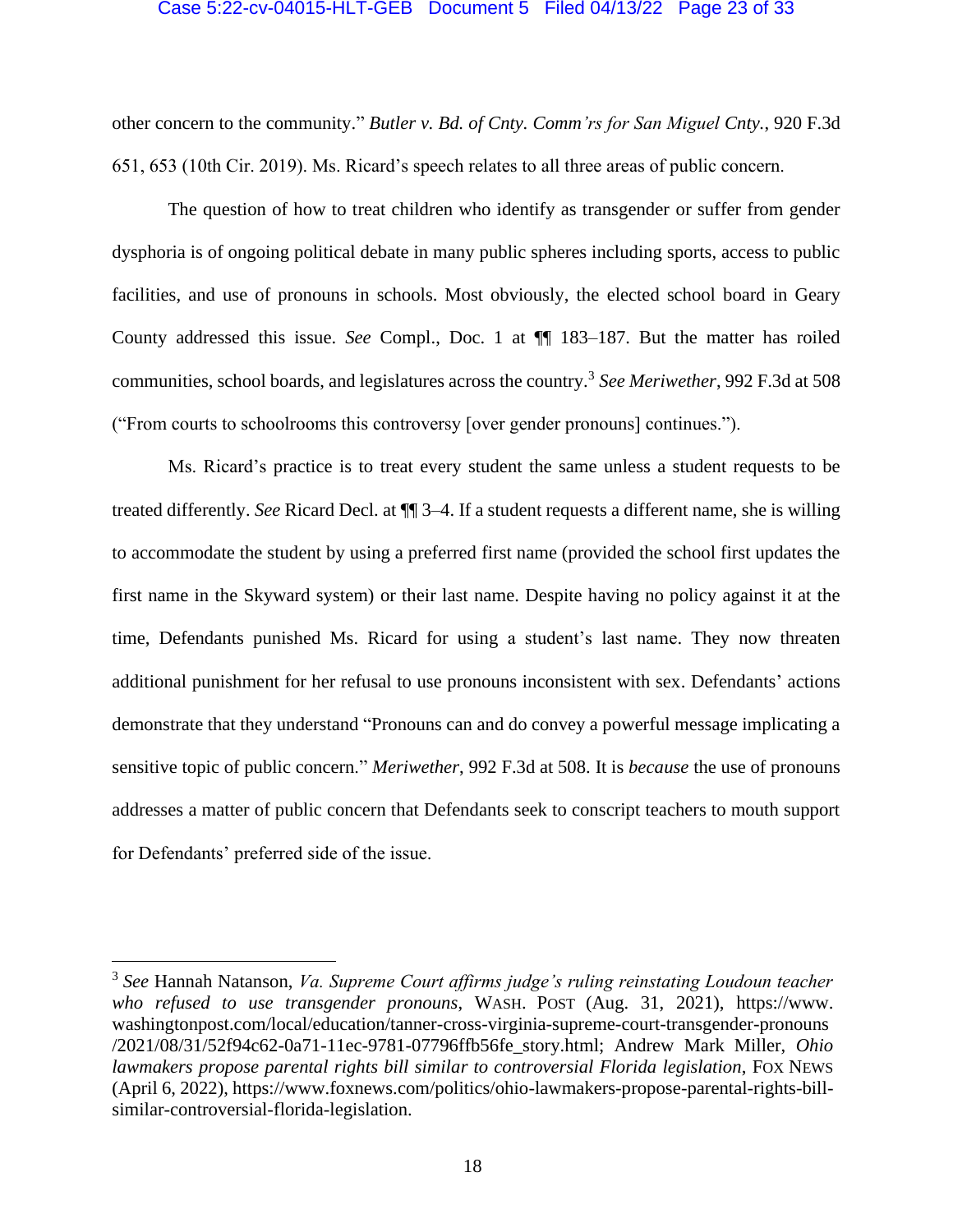### **3. Ms. Ricard's interests outweigh any of Defendants' interests.**

<span id="page-23-0"></span>Ms. Ricard's interest in speaking honestly to parents, and consistent with her conscience and her understanding of biology to her students, outweighs any of Defendants' interests. "'The *only* public employer interest that outweighs the employee's free speech interest is avoiding *direct disruption*, by the speech itself, of the public employer's internal operations and employment relationships.'" *Helget*, 844 F.3d at 1222 (quoting *Trant,* 754 F.3d at 1166) (emphasis added).

Ms. Ricard's practice of calling students by their name but without any pronoun they might request will not disrupt any of Defendants' services. First, her practice is substantially the same as other teachers who commonly use last names. The only difference between Ms. Ricard's practice and these teachers is Ms. Ricard's known religious motivation. But motive is not a constitutional basis for the state to treat a religious practice differently than an otherwise identical secular practice. *See Tandon v. Newsom*, 141 S. Ct. 1294, 1297 (2021) (per curiam) (the government may not "treat<sup>[]</sup> some comparable secular activities more favorably than . . . religious exercise").

Second, another District policy shows that, in other contexts, Defendants place very little weight on the non-use of preferred pronouns. If a District employee notifies Defendants of a new name or pronoun at the beginning of the school year, Defendants do *not* require students to refer to that employee by those terms, even though refusal to use such terms allegedly constitutes "discrimination" under the same policies used to punish Ms. Ricard. *See* Compl. Exhibit F, Doc. 1-6 at 5. Rather, merely to avoid "confusion," Defendants will subject their employees to what they would in other cases define as discriminatory conduct for up to an entire school year. *Id.* If Defendants are willing to excuse use of names *and* pronouns for all students with reference to employees merely to avoid "confusion," Defendants can claim no interest in forcing Ms. Ricard to use pronouns when she is already willing to use last names or preferred names that are added to the Skyward system.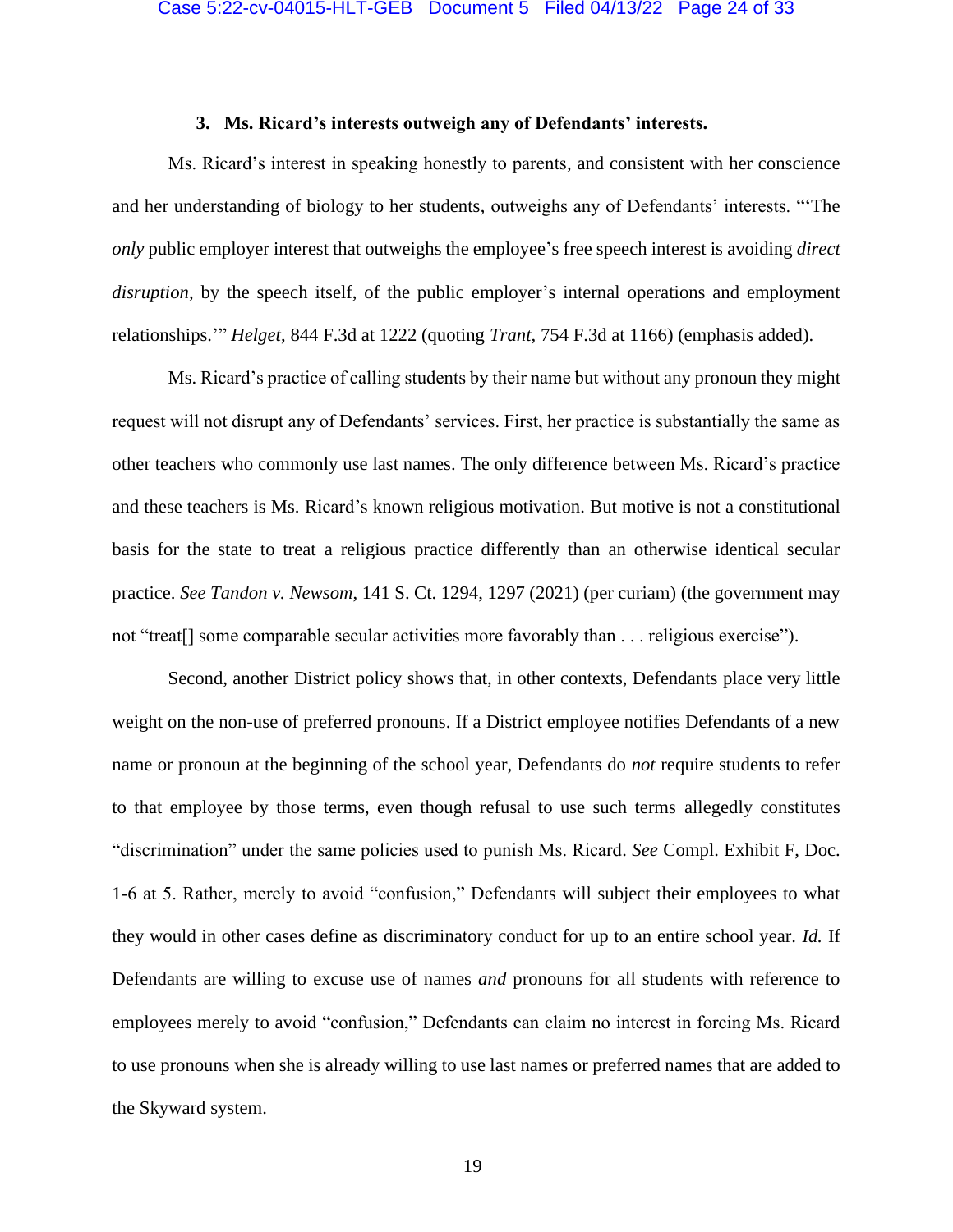### **4. Defendants threaten Ms. Ricard with additional adverse action.**

<span id="page-24-0"></span>Ms. Ricard faces additional discipline—up to termination—for her refusal to use pronouns inconsistent with a student's sex, including with reference to the two students in her class who have already made such a request. *See* Compl., Doc. 1 at **[1]** 193, 195. Termination is unquestionably adverse action, and Defendants' existing threat of disciplinary action under the Written Reprimand's performance expectations also constitutes adverse action. *See Belcher v. City of McAlester*, 324 F.3d 1203, 1207 n.4 (10th Cir. 2003).

# **5. Defendants' threatened action is because of Ms. Ricard's speech.**

<span id="page-24-1"></span>Any adverse action Ms. Ricard suffers under the Policies will uncontestably be inflicted on account of her speech. None of Ms. Ricard's valid official duties include a duty to make false statements to parents or to mouth the state's orthodoxy about sex and gender to her students in violation of her conscience by using pronouns inconsistent with her students' sex. The Policies compel her to speak on matters of public concern. Ms. Ricard's interest in speaking truthfully and refraining from speaking falsely outweigh any of Defendants' interests. She is at risk of suffering adverse action on account of her protected speech. Therefore, Ms. Ricard is substantially likely to prevail in showing Defendants are violating her free speech rights.

### **B. Defendants are violating Ms. Ricard's right to free exercise of religion.**

<span id="page-24-2"></span>Ms. Ricard is also substantially likely to prevail in showing that Defendants are violating her right to free exercise of religion. Defendants punished Ms. Ricard for using last names or declining to use pronouns for religious reasons. But Defendants do not punish other teachers that use last names or fail to use a student's "preferred pronoun" for secular reasons.

### **1. Defendants' Policies are subject to strict scrutiny.**

<span id="page-24-3"></span>The first step in evaluating a claim under the Free Exercise Clause is to determine whether the restriction in question is a "neutral rule[] of general applicability." *Grace United Methodist*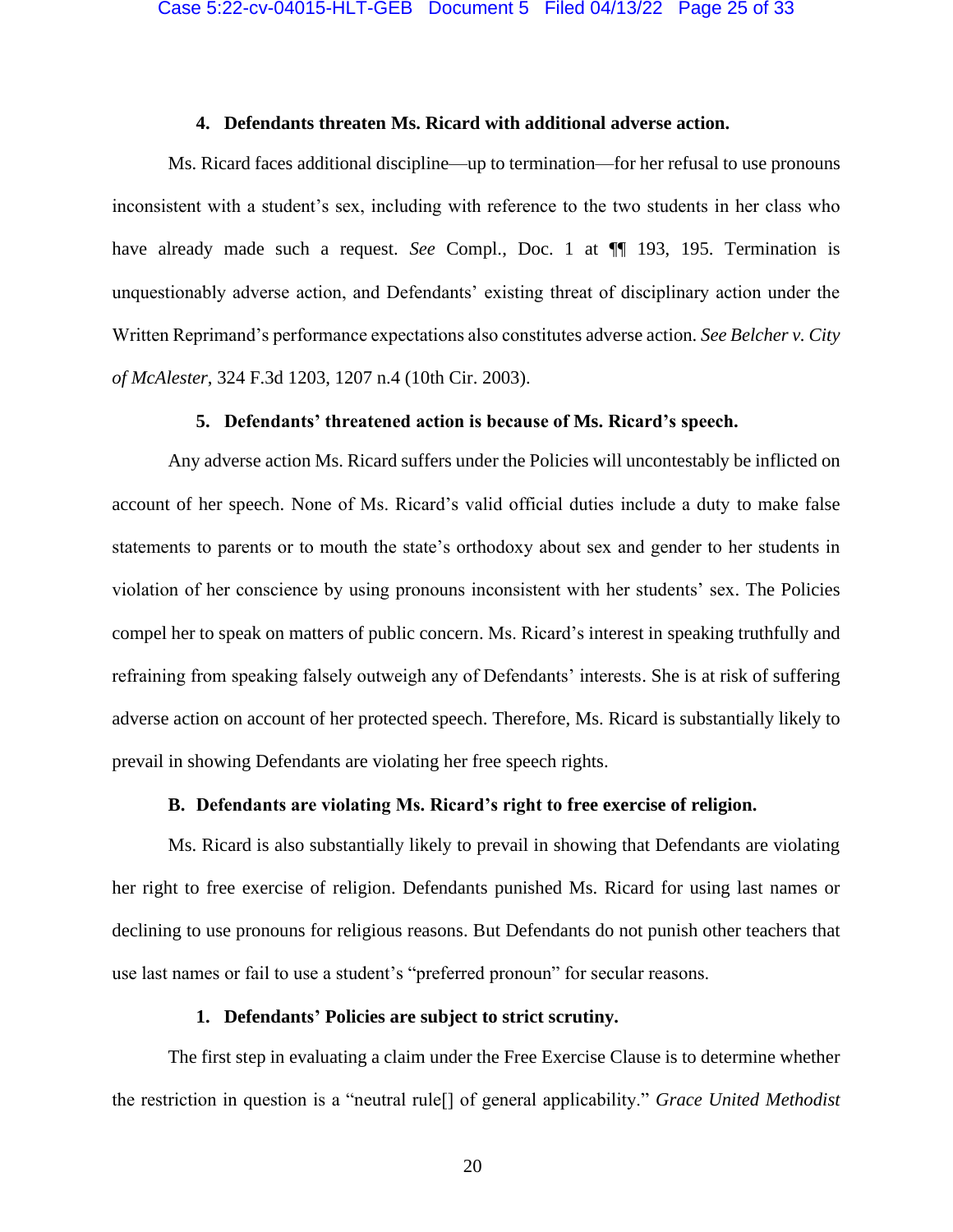#### Case 5:22-cv-04015-HLT-GEB Document 5 Filed 04/13/22 Page 26 of 33

*Church v. City of Cheyenne*, 451 F.3d 643, 652 (10th Cir. 2006). Generally, a "law is neutral so long as its object is something other than the infringement or restriction of religious practices." A law is generally applicable if it applies to everyone without any exemption that "'invite<sup>[5]</sup> [the] consideration of the particular circumstances'" of any person that requests an exemption. *Id.* at 651 (quoting *Emp. Div., Dep't of Hum. Res. of Or. v. Smith*, 494 U.S. 872, 884 (1990)). Defendants' Policies fail in both respects, because they target Ms. Ricard's religious practice and because Defendants offer exemptions to their Policies based on an individualized analysis of the reasons behind a teacher's behavior.

**a. Defendants' Policies are not neutral.**

In evaluating neutrality, courts must examine the facts. "Facial neutrality is not determinative. . . . Official action that targets religious conduct for distinctive treatment cannot be shielded by mere compliance with the requirement of facial neutrality. The Free Exercise Clause protects against governmental hostility which is masked, as well as overt." *Church of the Lukumi Babalu Aye, Inc. v. City of Hialeah*, 508 U.S. 520, 534 (1993).

The facts of this case illustrate that the purpose behind Defendants' Policies was to penalize Ms. Ricard (and any other teachers who believe as she does) for her religious beliefs. Ms. Ricard's original punishment was for referring to a student by last name, even though no policy at the time prohibited doing so. Compl. Exhibit D, Doc. 1-4 at 4. Ms. Ricard's Written Reprimand described her use of the student's last name as discriminatory, even though her practice is not, and no policy has ever expressly prohibited using a last name. *Id.* Ms. Ricard's Written Reprimand also included a requirement to use preferred pronouns in addition to preferred names, when no policy had been promulgated that required use of pronouns. *Id.* at 3.

Immediately after Ms. Ricard received her Written Reprimand, Defendants promulgated documents that were seemingly backdated to the day of Ms. Ricard's initial "infraction" and to the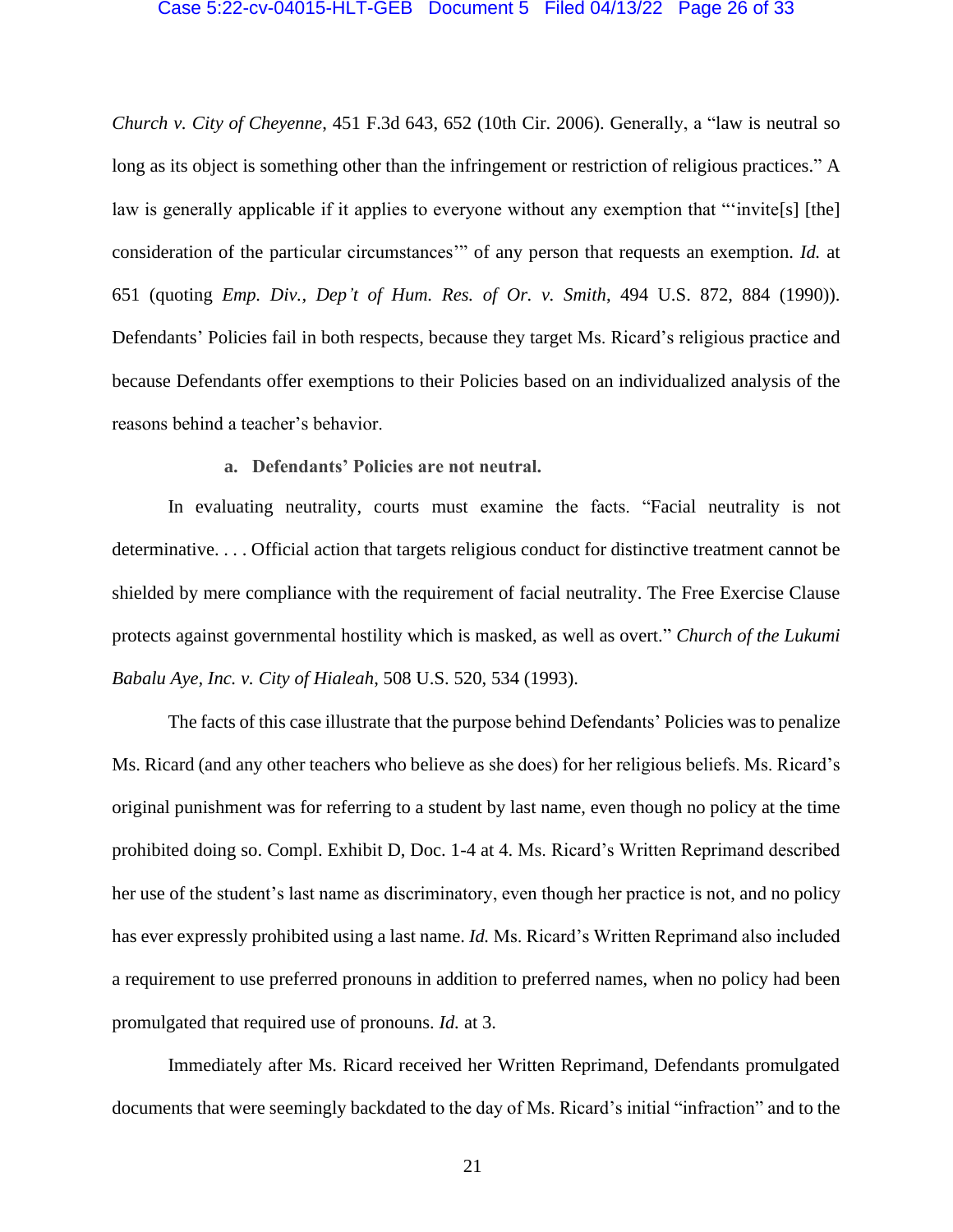#### Case 5:22-cv-04015-HLT-GEB Document 5 Filed 04/13/22 Page 27 of 33

day before she received her Written Reprimand. These documents for the first time interpreted the Policies to require use of pronouns, and defined nonuse of pronouns as "discrimination." *See* Compl. Exhibit F, Doc. 1-6 at 5; Compl. Exhibit G, Doc. 1-7 at 2. As additional evidence of targeting, another teacher that referred to Student 1 as "she," has not been punished, *See* Compl. Exhibit B, Doc. 1-2 at 2. And other teachers that routinely refer to students with last names have not been punished. Ricard Decl. at ¶ 16. Defendants' enforcement against Ms. Ricard, specifically because they knew the nature of her religious objection, their continued adjustment of the Policies to justify their punishment, and their ongoing mandate, illustrates an unconstitutional "religious gerrymander" against Ms. Ricard and teachers who believe as she does. *Lukumi*, 508 U.S. at 535 (quotation omitted).

### **b. Defendants' Policies are not generally applicable.**

Nor are Defendants' Policies generally applicable. The Supreme Court's decision in *Sherbert v. Verner*, 374 U.S. 398 (1963) is "[t]he classic example of" a "system of individualized exceptions" that renders a law not generally applicable. *Grace United*, 451 F.3d at 650. In *Sherbert*, the South Carolina Employment Security Commission denied a request for unemployment compensation benefits because the Commission determined that the applicant's unavailability for work on Saturdays for religious reasons did not constitute "good cause." In contrast, the Commission determined that other similar secular reasons may constitute "good cause." 374 U.S. at 401. The Court also found it significant that the Commission excused *other* religious reasons for being unavailable, including refusal to work on Sundays. *Id.*

Here, Defendants decide whether a teacher has "good cause" to use a student's last name based on the teacher's religious beliefs. Because they knew that Ms. Ricard did not agree with Defendants' orthodoxy about sex and gender and used last names initially for religious reasons, they punished her. Now, they know she is willing to use names (if updated in the Skyward system)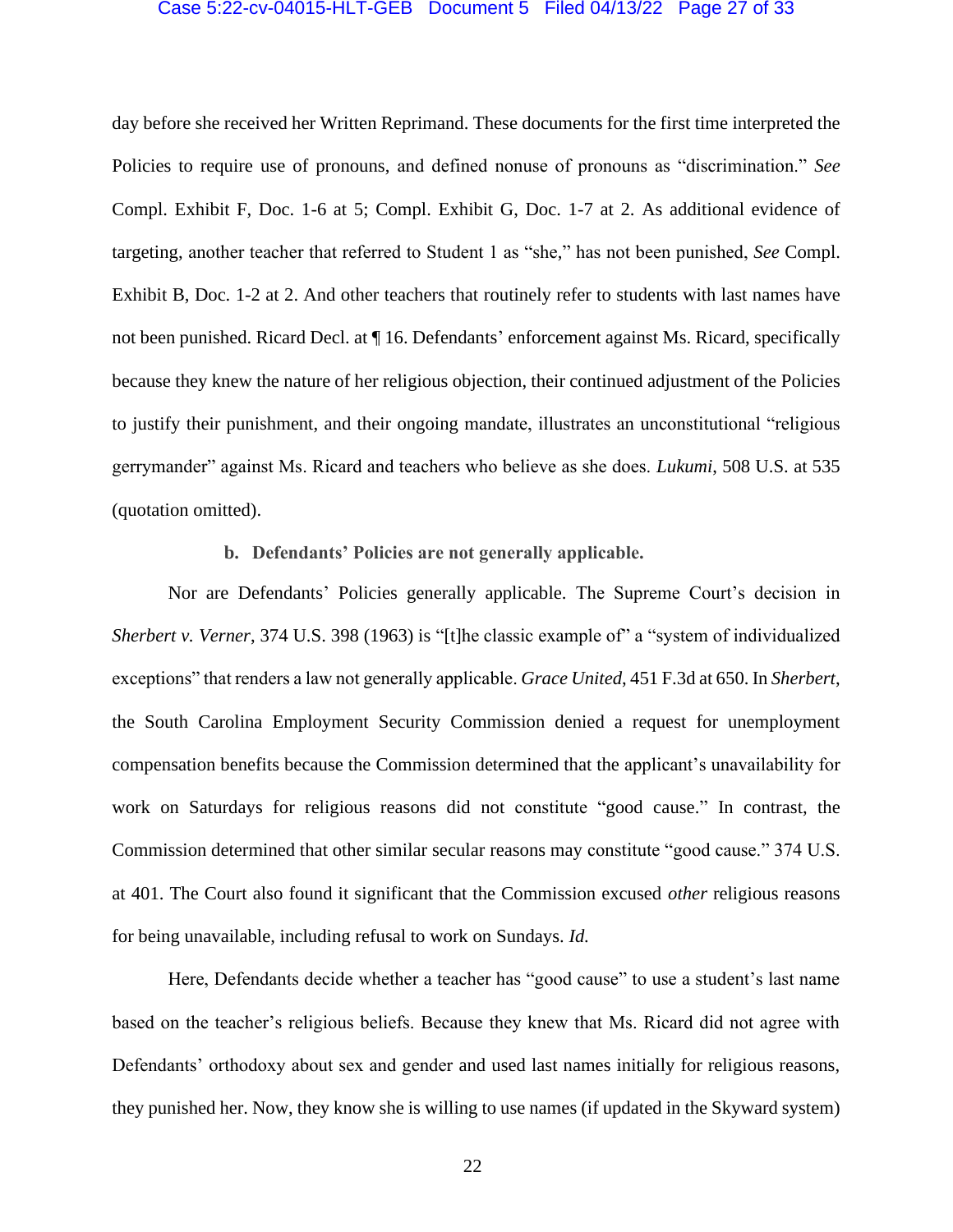#### Case 5:22-cv-04015-HLT-GEB Document 5 Filed 04/13/22 Page 28 of 33

but cannot use pronouns, and they continue to threaten her with punishment. All the while, like the workers who objected to work on Sunday in *Sherbert*, Defendants excuse other teachers who use last names for secular reasons, and even allow students to "discriminate" against staff merely to avoid "confusion."

Because Defendants' development and enforcement of their Policies show they are hostile toward Ms. Ricard's religion and are not generally applicable, they must satisfy strict scrutiny. But they fail to do so.

#### **2. Defendants' Policies fail strict scrutiny.**

<span id="page-27-0"></span>"A government policy can survive strict scrutiny only if it advances 'interests of the highest order' and is narrowly tailored to achieve those interests." *Fulton v. City of Philadelphia*, 141 S. Ct. 1868, 1881 (2021) (quoting *Lukumi*, 508 U.S. at 546). Defendants' Policies and practices cannot satisfy either element of the test.

# **a. Defendants have no compelling interest in enforcing their Policies against Ms. Ricard.**

Defendants have no compelling interest in forcing Ms. Ricard to use pronouns inconsistent with students' sex when she is already willing to use requested names. Defendants can claim no interest in combatting discrimination because (1) Ms. Ricard's practice is nondiscriminatory and (2) Defendants *authorize* what (under their own definitions) would constitute "discrimination" against other staff members by students merely to avoid "confusion." Compl. Exhibit G, Doc. 1-7 at 2. To the extent Defendants invoke an interest in nondiscrimination, they must show "not whether the [Defendants have] a compelling interest in enforcing [their] non-discrimination policies generally, but whether [they] ha[ve] such an interest in *denying an exception* to" Ms. Ricard. *Fulton*, 141 S. Ct. at 1881 (emphasis added). Since Defendants grant much broader exceptions both to other teachers and to other students, they can show no compelling interest in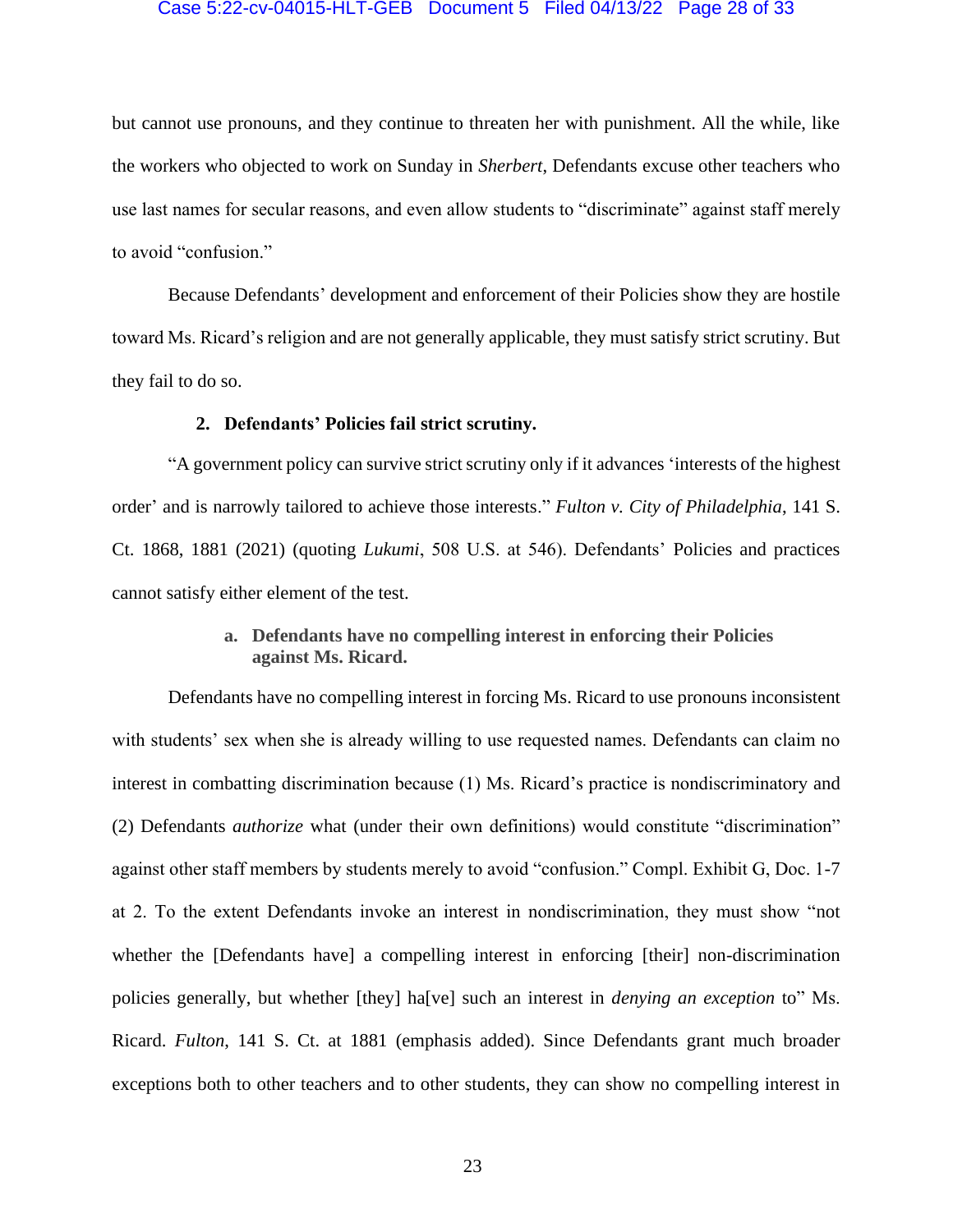#### Case 5:22-cv-04015-HLT-GEB Document 5 Filed 04/13/22 Page 29 of 33

denying Ms. Ricard's modest requested accommodation to use student's requested name as listed in the Skyward system but not pronouns inconsistent with the student's sex. *See* Compl., Doc. 1 at  $\P$  169.

# **b. Defendants' Policies are not narrowly tailored to achieve any compelling interest.**

Defendants' selective enforcement of their Policies against Ms. Ricard also demonstrate the Policies' lack of narrow-tailoring. A law that leaves "unburdened those speakers whose messages are in accord with its own views," while burdening those that disagree is not narrowly tailored. *Nat'l Inst. of Fam. and Life Advocs. v. Becerra*, 138 S. Ct. 2361, 2378 (2018) (quotation omitted). When the government regulates some religious activity to ameliorate some alleged danger, it cannot permit other secular activity that raises similar danger: "Where the government permits other activities to proceed with precautions, it must show that the religious exercise at issue is more dangerous than those activities even when the same precautions are applied." *Tandon*, 141 S. Ct. at 1297. Here, Defendants engage in no punishment when teachers use a last name or a sex-based pronoun for a secular reason, but they target and restrict teachers who refrain from using pronouns inconsistent with sex for religious reasons. Defendants' Policies fail strict scrutiny. Therefore, Ms. Ricard is substantially likely to prevail on the merits of her free exercise claim.

# **C. Defendants are violating Ms. Ricard's right to due process of law.**

<span id="page-28-0"></span>The Due Process Clause requires "that laws give the person of ordinary intelligence a reasonable opportunity to know what is prohibited, so that [s]he may act accordingly." *Grayned v. City of Rockford*, 408 U.S. 104, 108 (1972). Defendants' Policy JGECB simply states, "Students will be called by their preferred name and pronouns." Compl., Exhibit R, Doc. 1-18 at 5. But Ms. Ricard has no effective notice of what names she *actually* must say on pain of punishment. Policy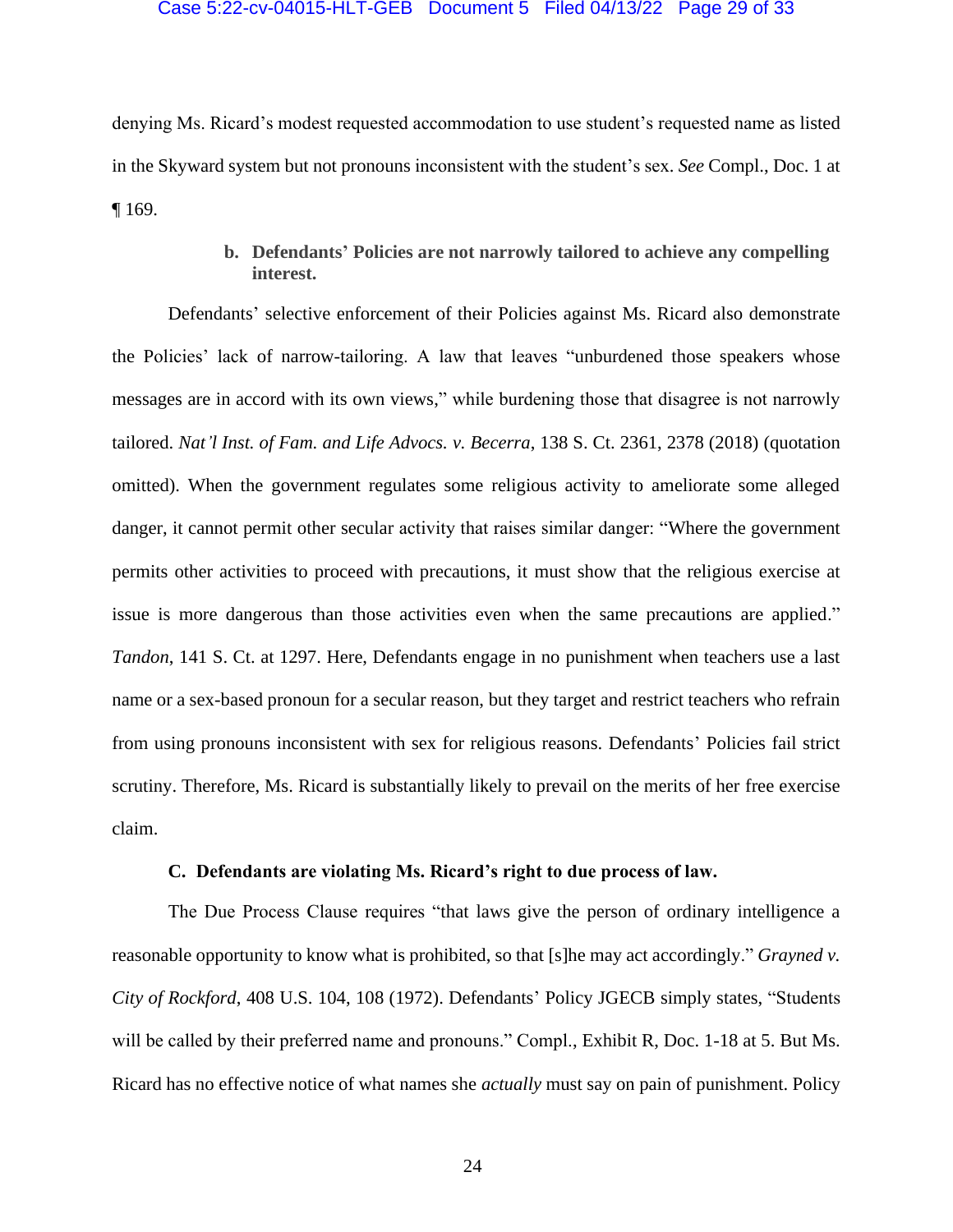#### Case 5:22-cv-04015-HLT-GEB Document 5 Filed 04/13/22 Page 30 of 33

JGECB says only "preferred," and does not specify whether the "name" or "pronouns" must correspond to any particular gender or known set of pronouns in order to become compulsory. This policy does not say how long a student must identify by the new name or pronouns, or whether the terms become immediately compulsory.

And there is an unlimited universe of potential terms that Ms. Ricard might be obligated to use, some putting her in jeopardy of violating *other* school policies. For example, one student logged onto a Zoom class session using the name "Cumsock." *Id.* at ¶ 159. A reasonable teacher would conclude that the name a student uses to log onto Zoom is the name that student prefers to be called by, triggering the rule's obligations. There is perhaps nothing so far removed from providing a "reasonable opportunity to know what is prohibited" than a policy that places teachers at the mercy of a middle schooler's imagination. *Grayned*, 408 U.S. at 108. On the other hand, Ms. Ricard has identified a workable alternative: allow students to use preferred names, but only make a name mandatory once it has been listed in the Skyward system. Such a policy would give teachers notice of what they are actually required to say. But Defendants rejected this proposal. *See* Compl., Doc. 1 at  $\P$  169, 184. Therefore, Ms. Ricard is substantially likely to prevail on her claim that Policy JGECB violates her right to due process of law.

### <span id="page-29-0"></span>**II. Ms. Ricard is suffering irreparable injury.**

"The loss of First Amendment freedoms, for even minimal periods of time, unquestionably constitutes irreparable injury." *Elrod v. Burns*, 427 U.S. 347, 373 (1976). The Tenth Circuit applies this presumption on motions for preliminary injunction that demonstrate substantial likelihood of success on the merits. *See Utah Licensed Beverage Ass'n v. Leavitt*, 256 F.3d 1061, 1076 (10th Cir. 2001). Because Ms. Ricard is substantially likely to prevail on the merits, she also has shown that she is suffering irreparable injury. *Id.*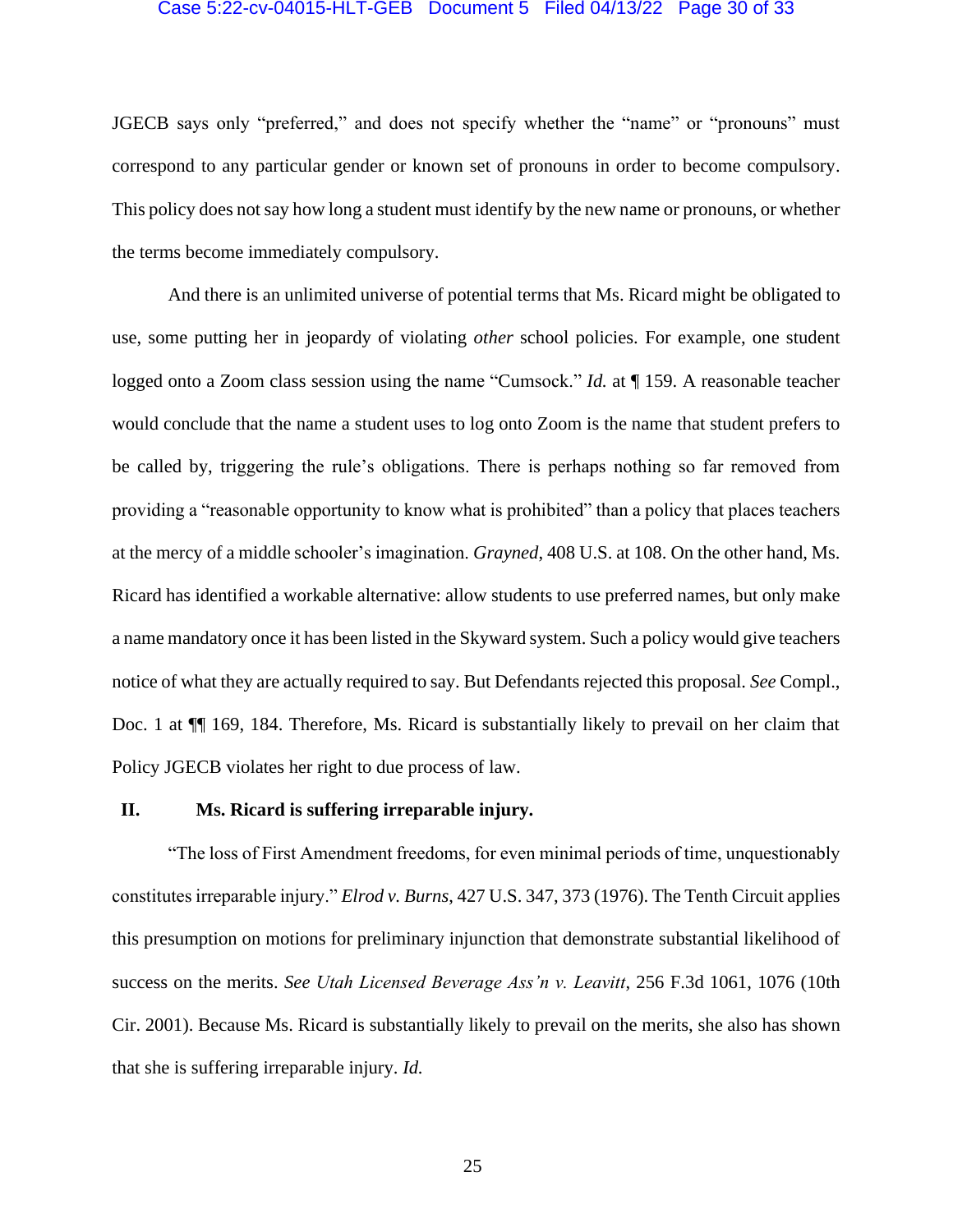# <span id="page-30-0"></span>**III. Ms. Ricard's injury outweighs any injury to Defendants from an injunction.**

Similarly, substantial likelihood of success on a constitutional claim undermines a government defendant's claim of injury from a requested injunction. *Am. Civ. Liberties Union v. Johnson*, 194 F.3d 1149, 1163 (10th Cir. 1999) ("We further agree with the district court's conclusion that the threatened injury to Plaintiffs' constitutionally protected speech outweighs whatever damage the preliminary injunction may cause Defendants' inability to enforce what appears to be an unconstitutional statute.") (quotation omitted). Therefore, Ms. Ricard's showing of substantial likelihood of success also demonstrates that Defendants will suffer no injury from the requested injunction. *Id.*

# <span id="page-30-1"></span>**IV. Enjoining Defendants' unlawful conduct serves the public interest.**

Finally, because Ms. Ricard is substantially likely to prevail on the merits, enjoining Defendants' violation of her constitutional rights serves the public interest. *See id. See also Leavitt*, 256 F.3d at 1076 ("Because we have held that [the] challenged statutes also unconstitutionally limit free speech, we conclude that enjoining their enforcement is an appropriate remedy not adverse to the public interest."). The interests of all teachers, parents, students, and the public are served by an injunction prohibiting the enforcement of Defendants' unconstitutional policies. *Id.*

### **CONCLUSION**

<span id="page-30-2"></span>This Court should enjoin Defendants from enforcing their unconstitutional policies against Ms. Ricard.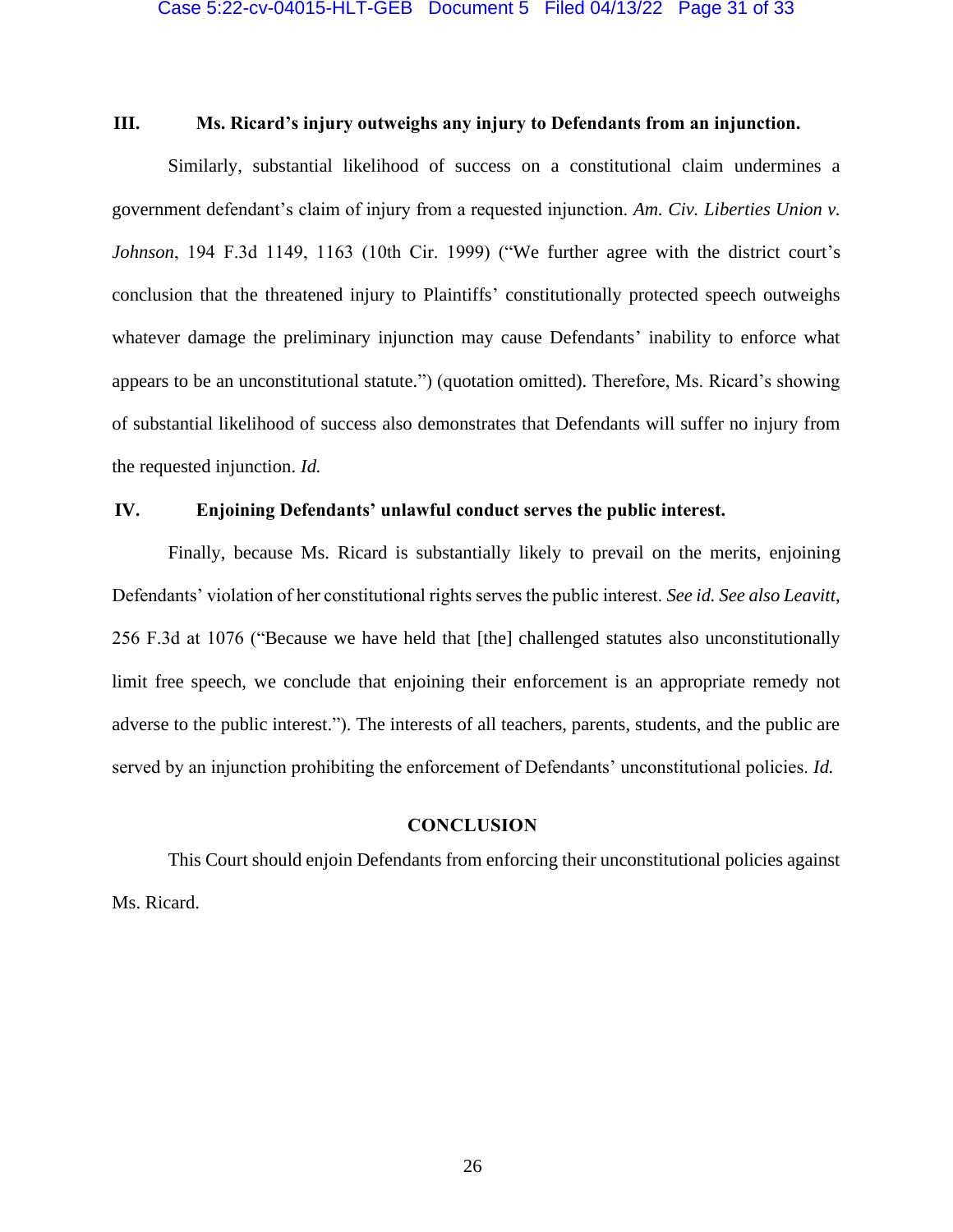Respectfully submitted this 13th day of April, 2022.

By: *s/ Tyson C. Langhofer* Tyson C. Langhofer, KS Bar No. 19241 ALLIANCE DEFENDING FREEDOM 44180 Riverside Pkwy Lansdowne, VA 20176 (480) 444-0020 tlanghofer@adflegal.org

Joshua A. Ney, KS Bar No. 24077 Ryan A. Kriegshauser, KS Bar No. 23942 Alan M. Vester, KS Bar No. 27892 15050 W. 138th St., Unit 4493 Olathe, KS 66063 Telephone: 913 303-0639 firm@knlawgroup.com

ATTORNEYS FOR PLAINTIFF